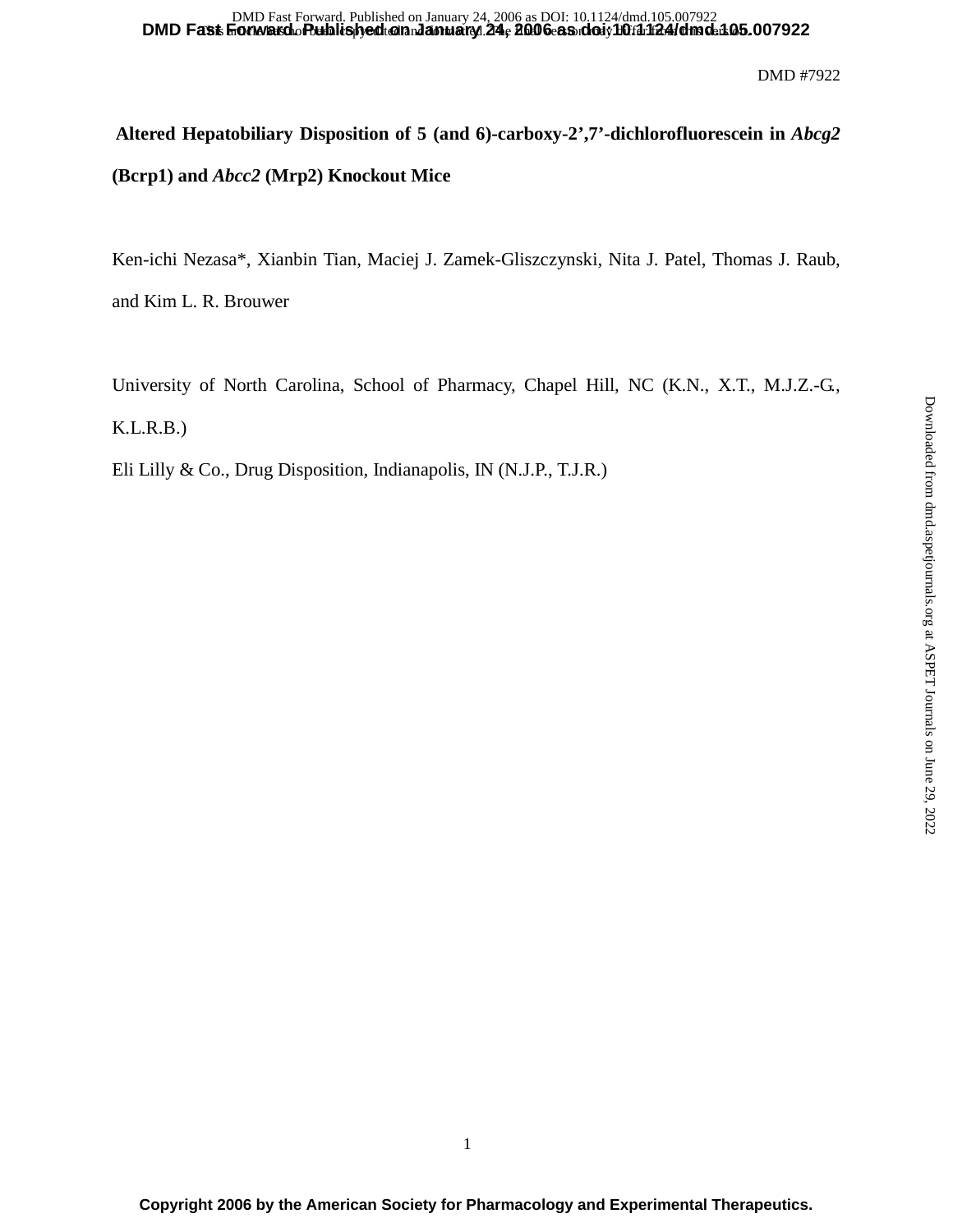**Running Title:** Altered Hepatic Transport in *Abcg2* and *Abcc2* Knockout Mice

**Corresponding Author:** Kim L. R. Brouwer, Pharm.D., Ph.D.

School of Pharmacy, CB# 7360, Kerr Hall University of North Carolina at Chapel Hill Chapel Hill, NC 27599-7360 Phone: 919-962-7030 Fax: 919-962-0644

E-mail: kbrouwer@unc.edu

Number of text pages: 25

Number of tables: 2

Number of figures: 6

Number of references: 39

Number of words (abstract): 258

Number of words (introduction): 762

Number of words (discussion): 1511

**Abbreviations:** ABC, ATP-binding cassette; CDF, 5 (and 6)-carboxy-2',7'-dichlorofluorescein; CDFDA, CDF diacetate; MDR/Mdr, multidrug resistance; MRP/Mrp, multidrug resistance-associated protein; BCRP/Bcrp, breast cancer resistance protein; BSEP/Bsep, bile salt export pump; GY/TR<sup>-</sup>, Groningen Yellow/Transport-deficient; EHBR, Eisai hyperbilirubinemia rat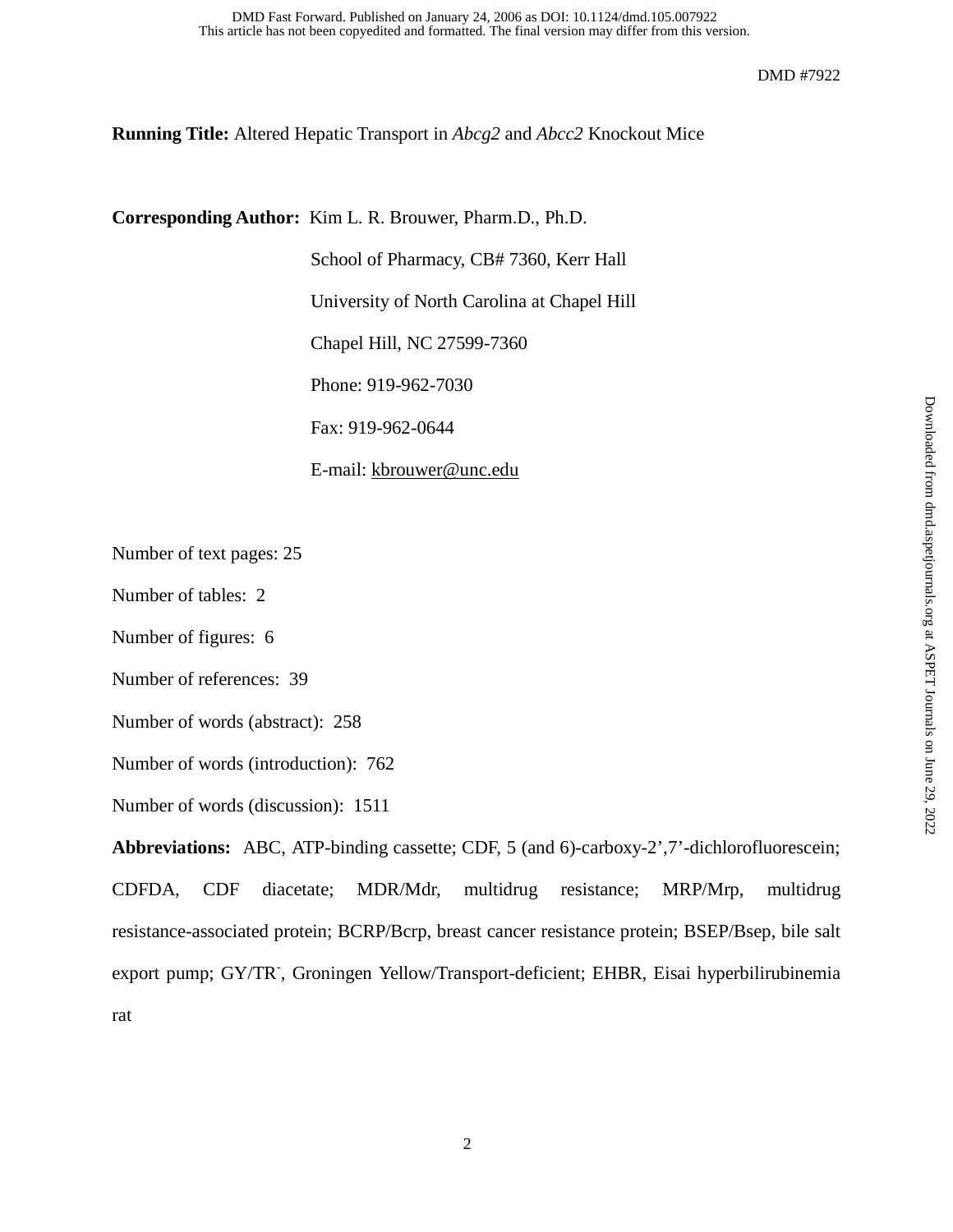# **Abstract**

This study characterized the hepatobiliary disposition of 5 (and 6)-carboxy-2',7'-dichlorofluorescein (CDF), a model Abcc2/Mrp2 (canalicular) and Abcc3/Mrp3 (basolateral) substrate, in perfused livers from male C57BL/6 wild-type, *Abcg2*-/-, and *Abcc2*-/ mice. After single-pass liver perfusion with  $1 \mu M$  CDF diacetate for 30 min and an additional 30-min perfusion with CDF-free buffer, cumulative biliary excretion of CDF in *Abcg2*-/- mice was significantly higher than in wild-type mice ( $65 \pm 6\%$  and  $47 \pm 15\%$  of dose, respectively,  $p < 0.05$ ), whereas CDF was not excreted into bile of *Abcc2*-/- mice. Cumulative recovery of CDF in perfusate was significantly higher in *Abcc2*-/- (90  $\pm$  8% of dose) relative to wild-type mice (35  $\pm$ 11% of dose). Compartmental pharmacokinetic analysis revealed that the rate constant for CDF biliary excretion was significantly increased in  $Abcg2$ -/- (0.061  $\pm$  0.005 min<sup>-1</sup>) compared to wild-type mice  $(0.039 \pm 0.011 \text{ min}^{-1})$ . The rate constant governing the basolateral excretion of CDF was ~4-fold higher in *Abcc2-/-* (0.12  $\pm$  0.02 min<sup>-1</sup>) relative to wild-type mice (0.030  $\pm$  0.011 min<sup>-1</sup>), but was not altered in  $Abcg2$ -/- mice  $(0.031 \pm 0.004 \text{ min}^{-1})$ . Hepatic Abcc3 protein levels, determined by immunoblot analysis, were ~60% higher in *Abcc2*-/- mice than in wild-type mice. In contrast, neither Abcc3 protein levels nor Abcc2 mRNA levels were altered in *Abcg2*-/- relative to wild-type mice. These data in knockout mouse models demonstrate that loss of expression and function of one canalicular transport protein may change the route and/or extent of excretion into bile or perfusate due to alterations in the function of other basolateral or canalicular transport proteins.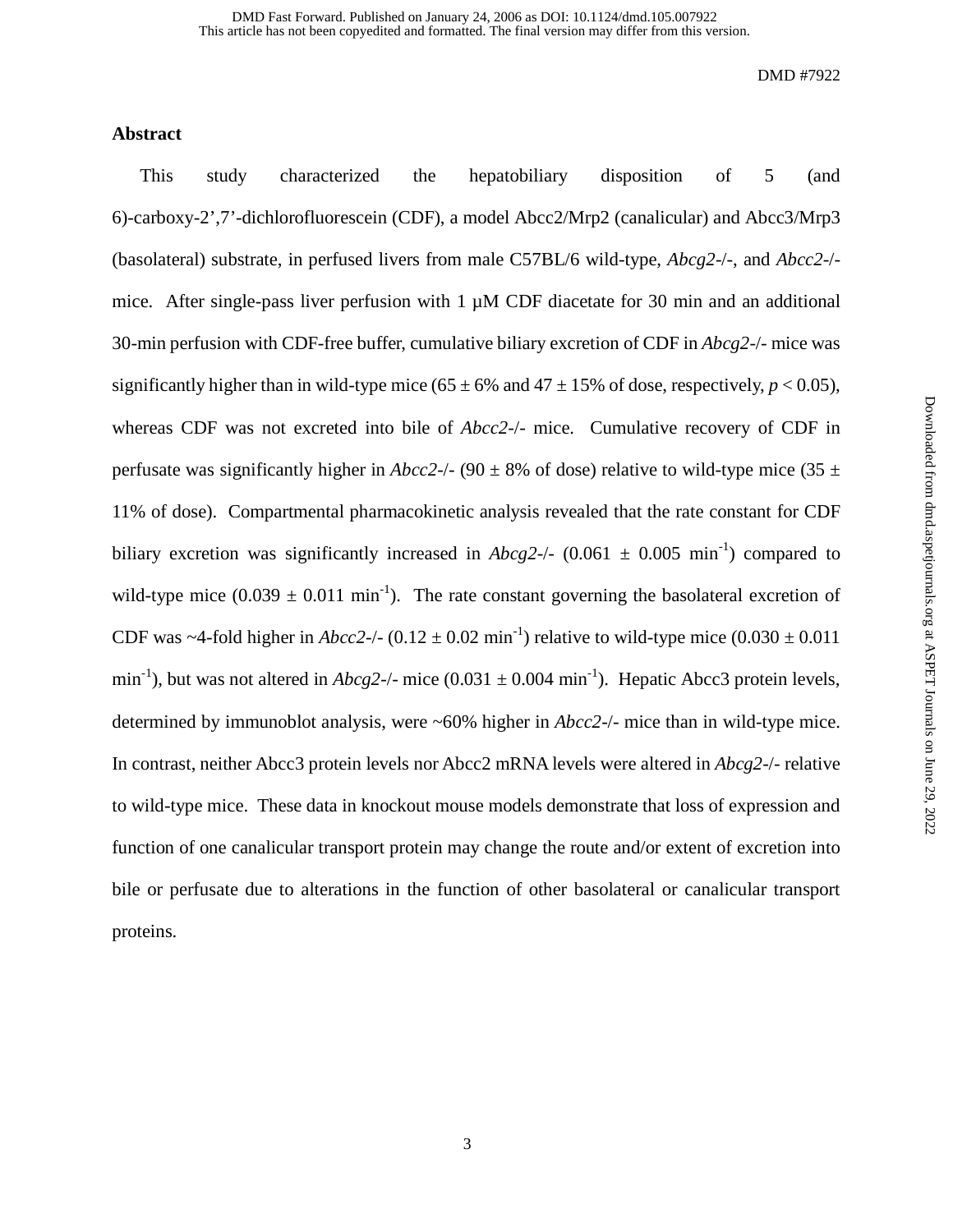# **Introduction**

Hepatocytes, the functional units of the liver, have a polarized cellular structure with unique basolateral (sinusoidal) and apical (canalicular) plasma membrane domains. Two opposing transport processes occur on the hepatic basolateral membrane: compounds are taken up into the liver and are excreted into sinusoidal blood by uni- or bi-directional transporters. In contrast, hepatic canalicular excretion is mediated by uni-directional ATP-binding cassette (ABC) transport proteins, such as Abcc2 [multidrug resistance-associated protein 2 (Mrp2)], Abcg2 [breast cancer resistance protein 1 (Bcrp1)], Abcb1 [P-glycoprotein (P-gp, MDR1)], and Abcb11 [bile salt export pump (Bsep)], which are responsible for biliary excretion of xenobiotics, endobiotics, and their metabolites. Hepatic transport, including uptake, sinusoidal and biliary excretion, plays an important role in determining systemic drug pharmacokinetics by influencing oral bioavailability, hepatic drug metabolism, and biliary elimination.

ABCC2/Abcc2 (MRP2/Mrp2) is one of the most extensively studied hepatic proteins in the MRP/Mrp family and is responsible for the biliary excretion of organic anions, including numerous antibiotics, anticancer drugs, and various phase II conjugates (Fardel et al., 2005; Leslie et al., 2005). Moreover, ABCC2/Abcc2 transports conjugates of endogenous molecules, such as bile salts and steroids, and deficiency in ABCC2 results in the clinical disorder, Dubin-Johnson syndrome (Iyanagi et al., 1998). Animals genetically deficient in Abcc2 have been used to characterize the pharmacokinetic and pharmacodynamic implications of Abcc2 loss-of-function. Groningen Yellow/Transport-deficient (GY/TR<sup>-</sup>) Wistar rats (Jansen et al., 1987; Paulusma et al., 1996) and Eisai hyperbilirubinemic Sprague-Dawley rats (EHBR) (Ito et al., 1997) are used most commonly as pre-clinical models of cholestatic patients with Dubin-Johnson syndrome. To date, many studies have been performed to characterize drug disposition in Abcc2-deficient rats (Jager et al., 2003; Hanawa et al., 2004; Takayanagi et al., 2005). Additionally, it has been reported that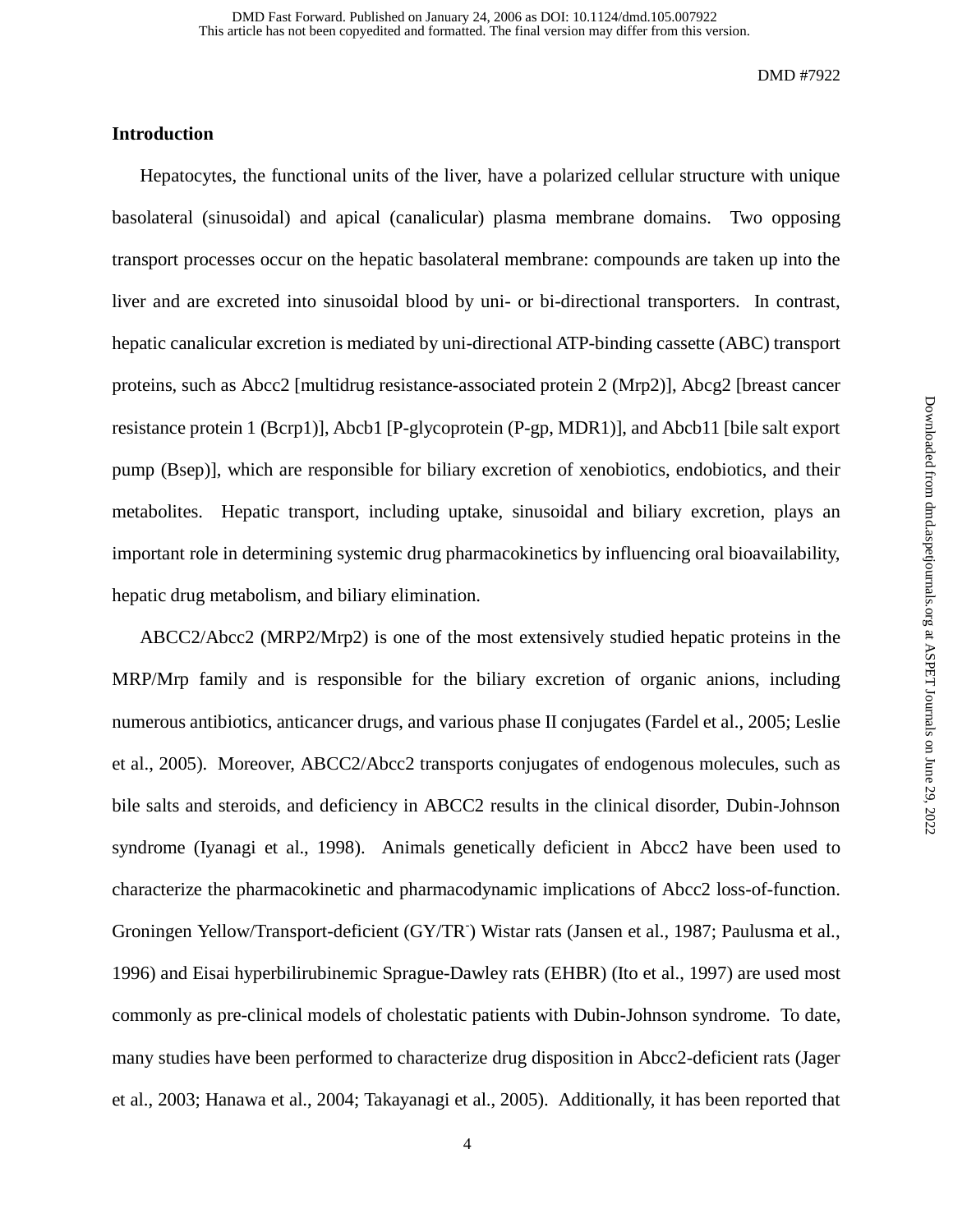in Abcc2-deficient rats, expression of the basolateral membrane transporter, Abcc3, is up-regulated, which results in increased excretion of organic anions across the sinusoidal membrane (Xiong et al., 2002; Kuroda et al., 2004); ABCC3 expression is also up-regulated in patients with Dubin-Johnson syndrome (Konig et al., 1999).

ABCG2/Abcg2, an ABC half-transporter, is the most recently identified hepatic canalicular transporter that is responsible for biliary excretion of various organic anions and cations, as well as their phase II conjugates (Staud and Pavek, 2005). ABCG2/Abcg2 can also efficiently export anticancer drugs (e.g., mitoxantrone and topotecan) out of cancer cells, thus causing multidrug resistance (Doyle et al., 1998; Allen et al., 1999; Miyake et al., 1999). *Abcg2*-/- mice have been used to examine the physiological and pharmacological importance of Abcg2 and to investigate alterations in drug disposition in the absence of this transporter (Jonker et al., 2002; van Herwaarden et al., 2003; Mizuno et al., 2004; Merino et al., 2005). However, livers of *Abcg2*-/ mice may exhibit changes in the expression and function of compensatory transport mechanisms, similar to Abcc3 up-regulation in Abcc2-deficient rats, which emphasizes the need to elucidate the mechanisms of alteration in order to properly interpret the data obtained in this knockout model.

Previously, we reported that the fluorescent Abcc2 probe utilized in the current study, 5 (and 6)-carboxy-2',7'-dichlorofluorescein (CDF), is an Abcc3 substrate, and that basolateral excretion of CDF is increased in livers from TR<sup>-</sup> relative to wild-type rats (Zamek-Gliszczynski et al., 2003). The molecular weight of CDF (~445) places it in the molecular weight range of small molecule drugs that undergo appreciable biliary excretion. CDF fluorescence, which can be measured directly in bile and perfusate matrices, simplifies quantification of this transport probe. Non-fluorescent CDF diacetate (CDFDA), the diacetate promoiety used for efficient CDF delivery to cells, is taken up into liver by passive diffusion, where it is instantaneously hydrolyzed to CDF by intracellular esterases (Breeuwer et al., 1995; Zamek-Gliszczynski et al., 2003). CDF is a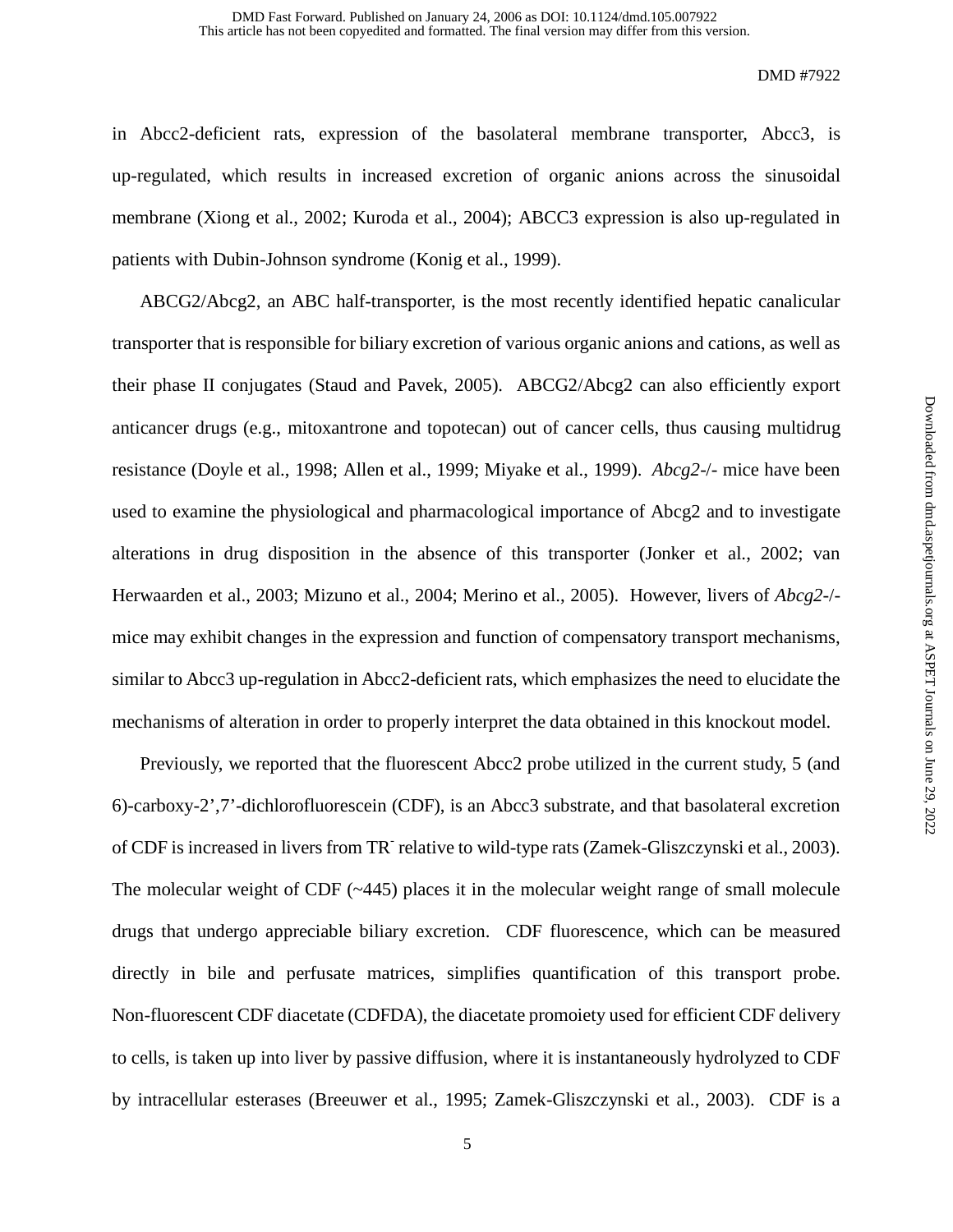useful probe for characterization of hepatic Abcc2 and Abcc3 function.

In contrast to Abcc2-deficient rats, which have been extensively characterized, there are no reports on the phenotype of *Abcc2*-/- mice. Similar to up-regulation of Abcc3 in Abcc2-deficient rats, it is possible that expression and activity of other transporter(s) could compensate for the loss of Abcc2 and Abcg2 in gene knockout mice. Therefore, in order to use genetically deficient animals, including *Abcc2*-/- and *Abcg2*-/- mice, for investigation of the role of specific proteins in drug disposition, it is necessary to characterize the phenotypes of these animals. The present studies characterized the hepatic transport phenotypes of *Abcc2*-/- and *Abcg2*-/- mice. Analysis of changes in the expression of hepatic ABC proteins, as well as mouse liver perfusion studies using CDFDA to investigate potential alterations in CDF hepatobiliary disposition, revealed significant changes in the expression and function of other basolateral and canalicular transport proteins.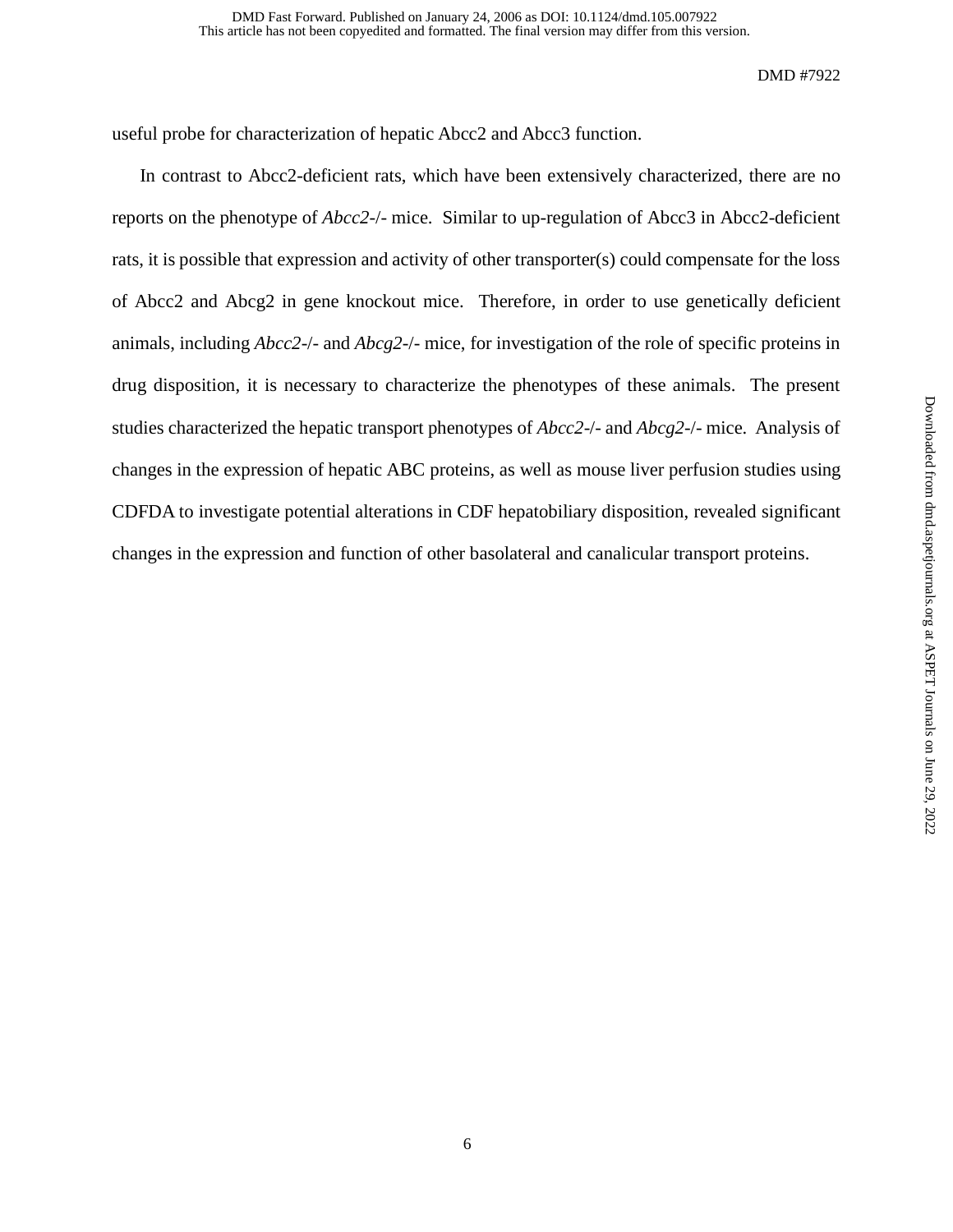# **Materials and Methods**

#### Chemicals and Reagents

CDF and CDFDA were purchased from Molecular Probes (Eugene, OR). Anti-Bcrp (Abcg2) antibody (BXP-53) and anti-P-glycoprotein (Abcb1a/1b) antibody (C219) were purchased from Alexis Biochemicals (San Diego, CA). Anti-Mrp3 (Abcc3) antibody was a kind gift from Dr. Yuichi Sugiyama, University of Tokyo, Tokyo, Japan. Anti-Bsep (Abcb11) antibody was kindly provided by Dr. Peter J. Meier, University Hospital Zurich, Zurich, Switzerland. Anti-β-actin antibody (MAB1501) was purchased from Chemicon International (Temecula, CA). All other reagents were of analytical grade or the highest grade commercially available.

# Animals

Male C57BL/6 wild-type (age-matched heterozygotes), *Abcc2*-/-, and *Abcg2*-/- mice (23-34 g) were a gift from Eli Lilly and Company. Embryonic stem cells derived from the 129/OlaHsd mouse sub strain were used to generate chimeric mice containing full-length cDNA for either Abcg2 (NM 011920) with a 263-279 bp deletion or Abcc2 (AF227274) with an 1886-1897 bp deletion (Deltagen, Inc., San Carlos, CA). F1 mice were generated by breeding with C57BL/6 females and these were backcrossed five generations with heterozygous C57BL/6 mice prior to obtaining F2 homozygous mutant mice (Taconic Farms, Germantown, NY). Mice were maintained on a 12-hour light/dark cycle with access to water and rodent chow *ad libitum*. All experimental procedures were performed under full anesthesia induced with ketamine/xylazine (140/8 mg/kg, i.p.). The Institutional Animal Care and Use Committee at the University of North Carolina at Chapel Hill approved all animal procedures.

#### Western Blotting

Mouse livers were perfused with phosphate-buffered saline solution (Sigma-Aldrich, St. Louis, MO) and were promptly removed and frozen. Livers were homogenized with 5 volumes of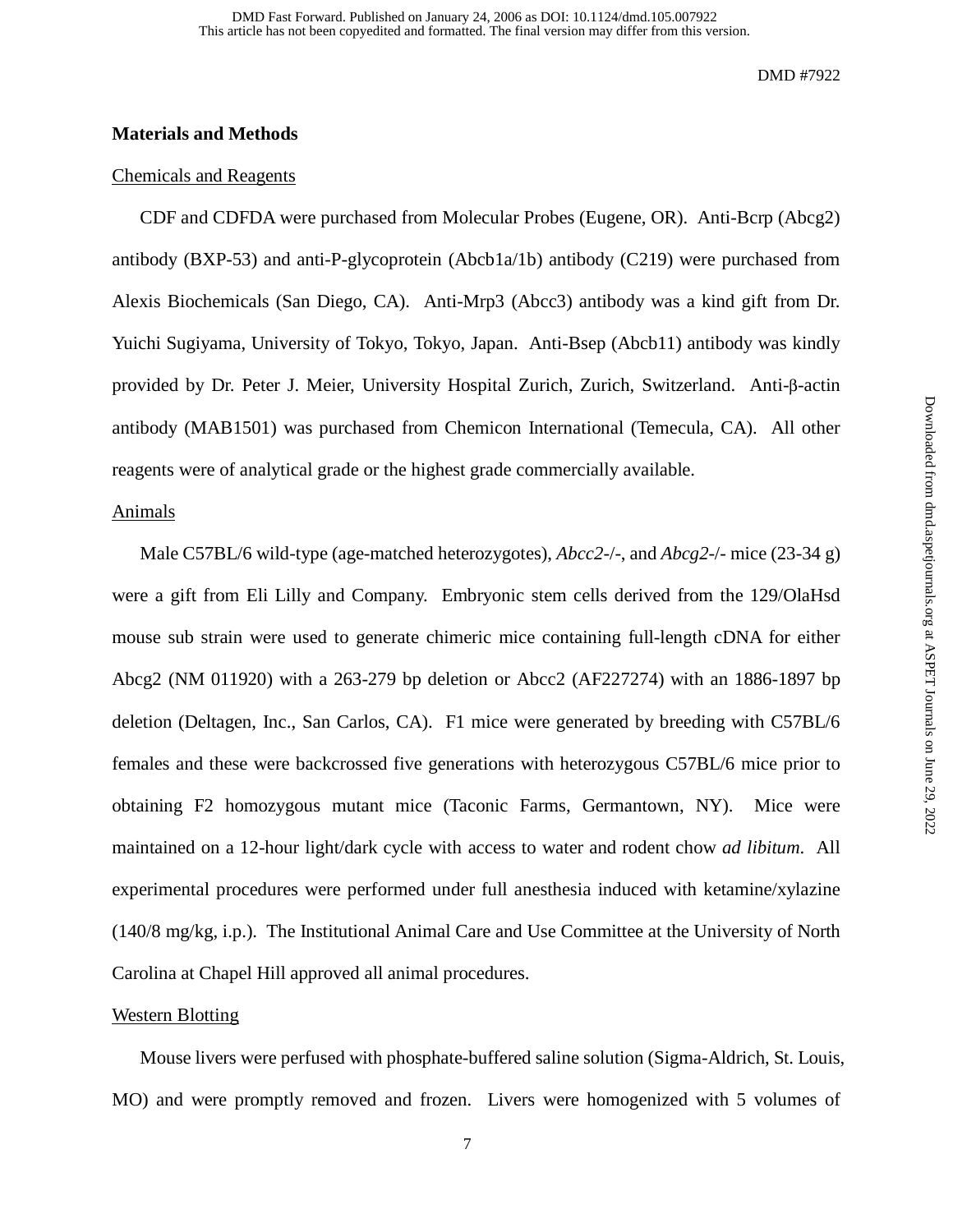Tris-HCl solution (pH 7.4) containing complete protease inhibitor cocktail (Roche Diagnostics, Mannheim, Germany). The homogenates were centrifuged at 1500 g for 10 min, and the supernatant was subsequently ultracentrifuged at 100000 g for 30 min. The resulting pellet was dissolved in Tris-HCl solution (pH 7.4) containing complete protease inhibitor cocktail, 1% sodium dodecyl sulfate and 1 mM ethylenediaminetetraacetic acid. Protein concentration of the solution was determined with the BCA protein assay reagent kit (Pierce Biotechnology, Inc., Rockford, IL). Approximately 50  $\mu$ g of total protein per lane was resolved by electrophoresis on NuPAGE 4-12% Bis-Tris gel (Invitrogen, Carlsbad, CA) and was transferred onto polyvinylidene difluoride membranes. Subsequently, the membranes were incubated with primary and secondary antibodies (Amersham, Piscataway, NJ). Protein bands of interest were detected by chemiluminescence with SuperSignal West Dura (Pierce Biotechnology, Rockford, IL) and visualized using a VersaDoc 1000 molecular imager (Bio-Rad Laboratories, Hercules, CA). Protein bands were quantified by densitometry using Quantity One v.4.1 (Bio-Rad Laboratories). RNA Extraction and Reverse Transcription-Polymerase Chain Reaction (RT-PCR)

Total liver RNA was extracted with Trizol reagent (GIBCO BRL, Grand Island, NY) as follows. Liver tissues (ca.  $100 \mu$ g) were homogenized in 1 mL Trizol, and the homogenates were incubated at room temperature for 5 min to dissociate nucleoprotein complexes. Following the addition of chloroform (1/5 volume of Trizol), the mixture was incubated at room temperature for 2-3 min and was centrifuged at 12000 g for 15 min. RNA in the upper aqueous phase was precipitated with ethanol; the purity and quantity were determined with a Lambda 35 UV/Vis Spectrometer (PerkinElmer, Wellesley, MA). For RT-PCR, the first strand cDNA was synthesized with 5  $\mu$ g total RNA using Superscript<sup>TM</sup> First Strand Synthesis System for RT-PCR kit (Invitrogen) according to the manufacturer's instructions. Multiplex PCR was carried out with two primer pairs for Abcc2 and actin; Abcc2 forward (5'cttatggttctcctggtcc3') and Abcc2 reverse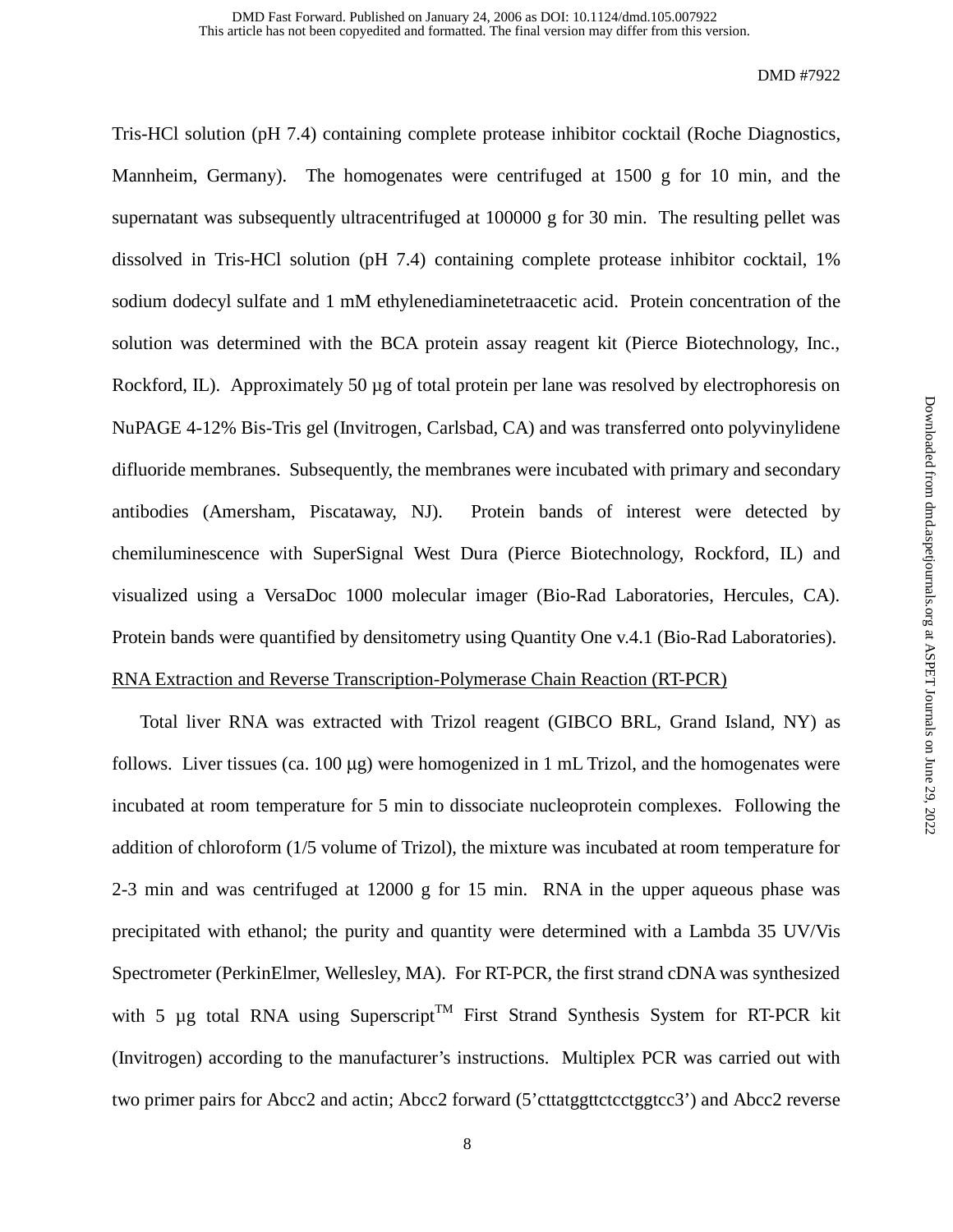(5'cgaatggcagacaagtcc3') amplified a product of 480 bp from Abcc2 cDNA, while β-actin forward (5'gttaccaactgggacgac3') and β-actin reverse (5'gatcttgatcttcatggtgc3') amplified a product of 640 bp from actin cDNA. Actin amplification was used as an internal control for normalization of Abcc2 signal. The following PCR parameters were used: 95°C, 30 sec; 56°C, 45 sec; and 72°C, 1 min.

# Single-Pass Liver Perfusion Studies

Following the ligature of the common bile duct between the gallbladder and the duodenum, the gallbladder of anesthetized mice was cannulated with PE-10 tubing (Becton Dickinson, Parsippany, NJ). The portal vein was cannulated with a 20G catheter (B. Braun Medical Inc., Bethlehem, PA) and pre-perfusion of the liver was initiated at a flow rate of 5 mL/min (CDFDA-free Krebs-Henseleit buffer containing 11 mM glucose and 5 µM taurocholate continually oxygenated with 95%  $O<sub>2</sub>/5%$   $CO<sub>2</sub>$ ). The abdominal vena cava below the liver was severed immediately by incision, and the inferior vena cava above the liver was cannulated with a 20G catheter. Subsequently, the abdominal inferior vena cava was ligated to direct all perfusate outflow to the cannula connected to the catheter. Following an  $\sim$ 15-min pre-perfusion period for equilibration of liver temperature and bile flow, the liver was perfused with buffer containing 1  $\mu$ M CDFDA for 30 min followed by perfusion with CDFDA-free buffer during the subsequent 30-min CDF washout phase of the experiment. Bile was collected in 10-min intervals; outflow perfusate was collected in 5-min intervals (0-30 min) and 2-min intervals during the CDF-washout period (30-60 min). CDF concentrations in bile and perfusate samples were quantified by fluorescence spectroscopy ( $\lambda_{ex}$  505 nm,  $\lambda_{em}$  523 nm) using a FL600 micro plate fluorescence reader (Bio-Tek Instruments, Inc., Winooski, VT) in accordance with previous techniques (Zamek-Gliszczynski et al., 2003). CDFDA has been reported to be hydrolyzed in phosphate-buffered saline at physiological pH and temperature with a half-life of  $7.6 \pm 0.1$  hr (Zamek-Gliszczynski et al., 2003).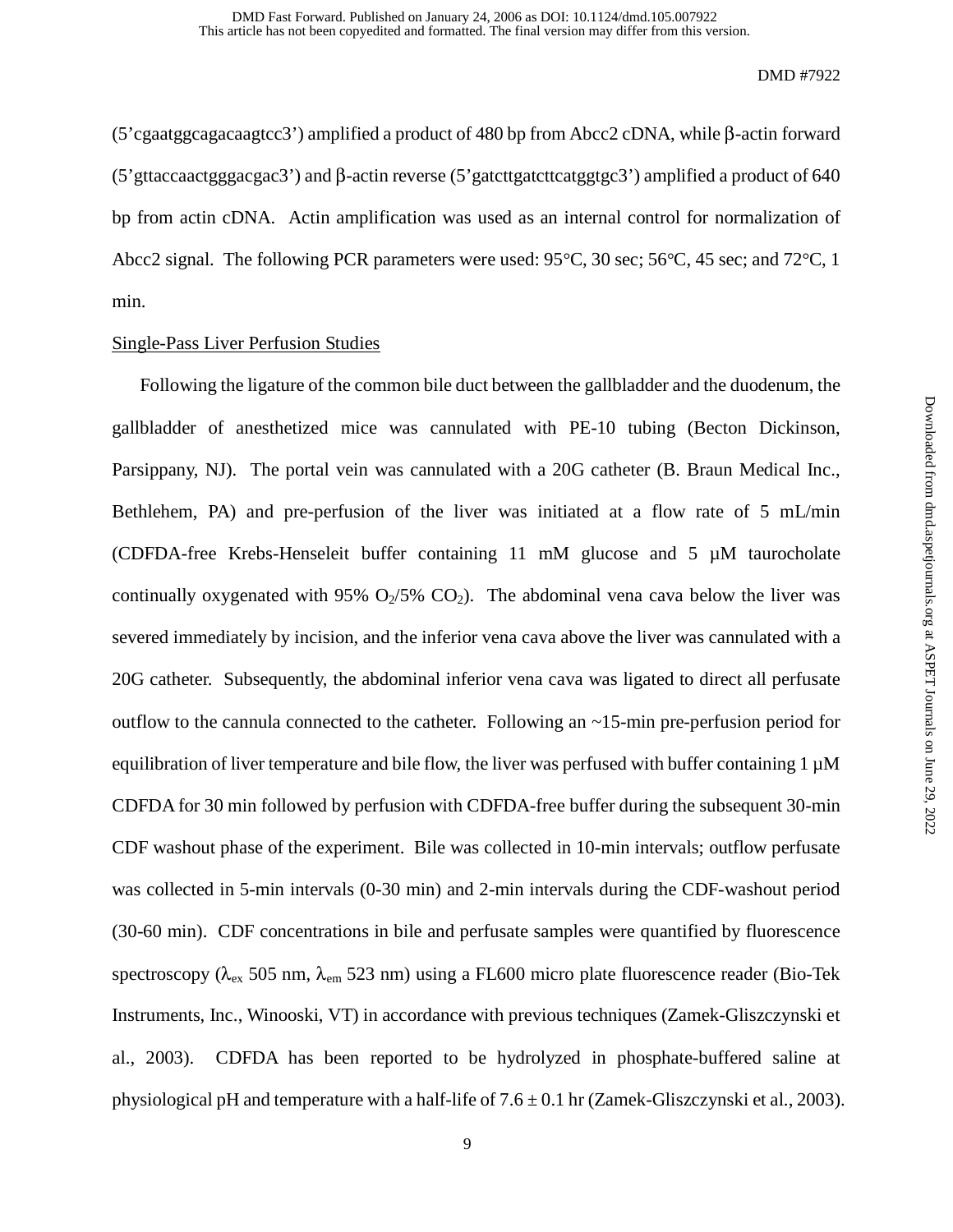Even though CDFDA hydrolysis was minor over this short perfusion period of time, CDF concentrations in outflow perfusate were corrected for CDFDA hydrolysis at each time point.

## Pharmacokinetic Modeling

Various models were evaluated for their description of CDF basolateral and biliary excretion rate-time data. Model selection criteria included coefficients of variation on estimated parameters, correlation between parameters, rank and condition numbers, visual examination of the distribution of residuals, and Akaike's Information Criterion (Akaike, 1976). Based on these goodness-of-fit criteria, the pharmacokinetic model presented in Fig. 5 best described the data; differential equations based on this model scheme were as follows:

$$
\frac{dX}{dt} = (Q \cdot C_{in} - Cl_{up} \cdot C_{in}) + k_{perfect}t \cdot X_{liver} - Q \cdot C_{out}, \qquad t \le 30 \text{ min}, \qquad X_{\text{sin}}^0 = 0
$$
\n
$$
\frac{dX}{dt} = k_{perfect} \cdot X_{liver} - Q \cdot C_{out}, \qquad t > 30 \text{ min}
$$
\n
$$
\frac{dX_{liver}}{dt} = (Cl_{up} \cdot C_{in}) - k_{perfect}t \cdot X_{liver} - k_{bile} \cdot X_{liver}, \qquad t \le 30 \text{ min}, \qquad X_{liver}^0 = 0
$$
\n
$$
\frac{dX_{liver}}{dt} = -k_{perfect} \cdot X_{liver} - k_{bile} \cdot X_{liver}, \qquad t > 30 \text{ min}
$$

where  $Q$  is perfusate flow,  $C_{in}$  is the concentration of unhydrolyzed CDFDA in inflow perfusate,  $Cl_{up}$  is the CDFDA hepatic uptake clearance,  $C_{out}$  is the concentration of CDF in outflow perfusate, *X*sin is the amount of CDF(DA) in the sinusoidal space, *X*liver is the amount of CDF in the liver, *k*perfusate is the first-order rate constant for CDF basolateral excretion, and *k*bile is the first-order rate constant for CDF biliary excretion. These differential equations were resolved simultaneously by nonlinear least-squares regression analysis to fit CDF basolateral and biliary excretion rate-time data using a 1/ŷ weighting scheme and a Gauss-Newton (Levenberg and Hartley) minimization process (WinNonlin 4.1, Pharsight Corportion, Mountain View, CA). The model assumed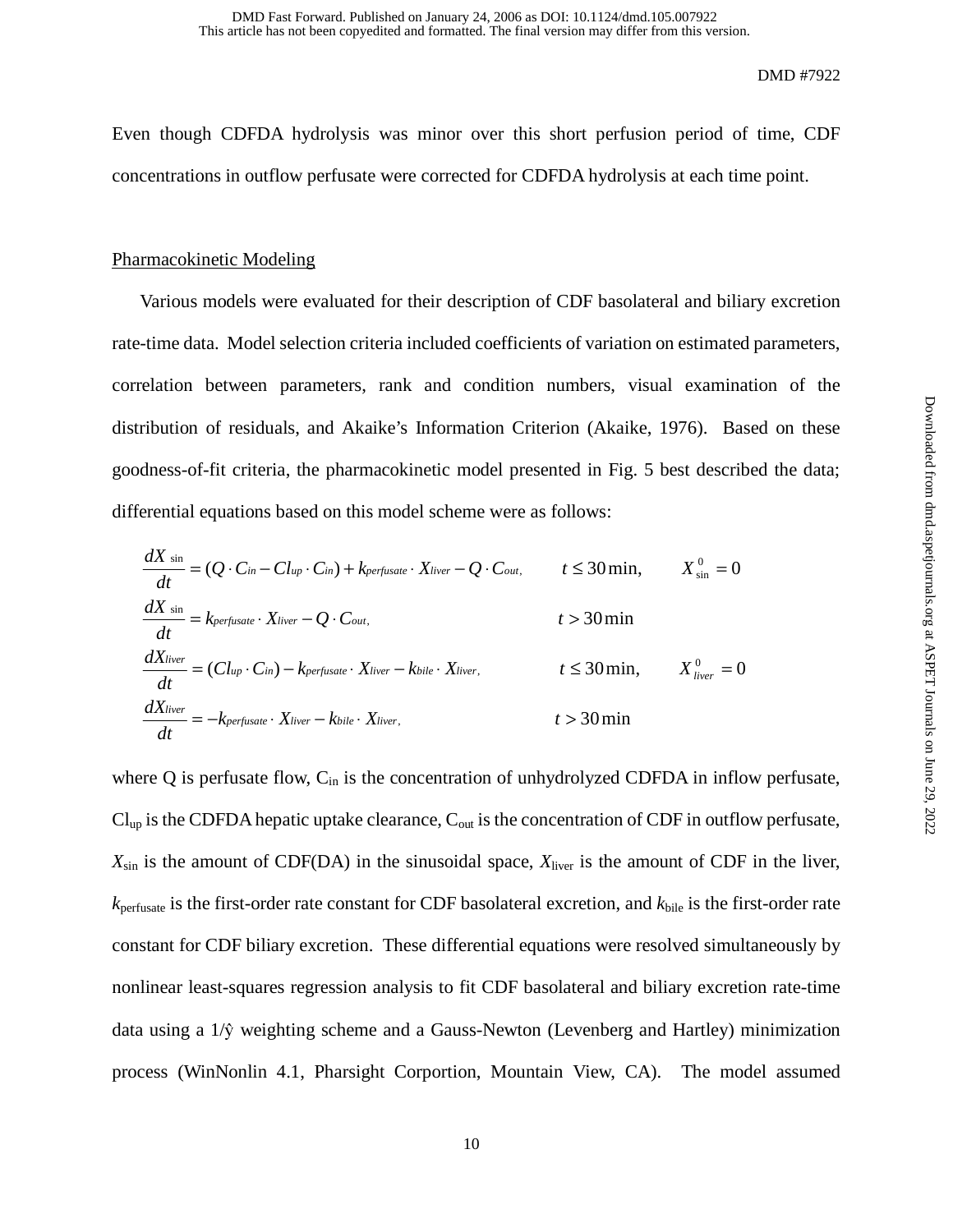instantaneous hydrolysis of CDFDA to CDF in the liver.

# Statistical Analysis

Statistical significance was assessed using one-way analysis of variance with Dunnett's *post hoc* test. Variance equality between compared groups and normality of the data were confirmed prior to parametric testing. In all cases, the criterion for statistical significance was  $p < 0.05$ . All data are reported as the mean  $\pm$  S.D., n=3-6/group.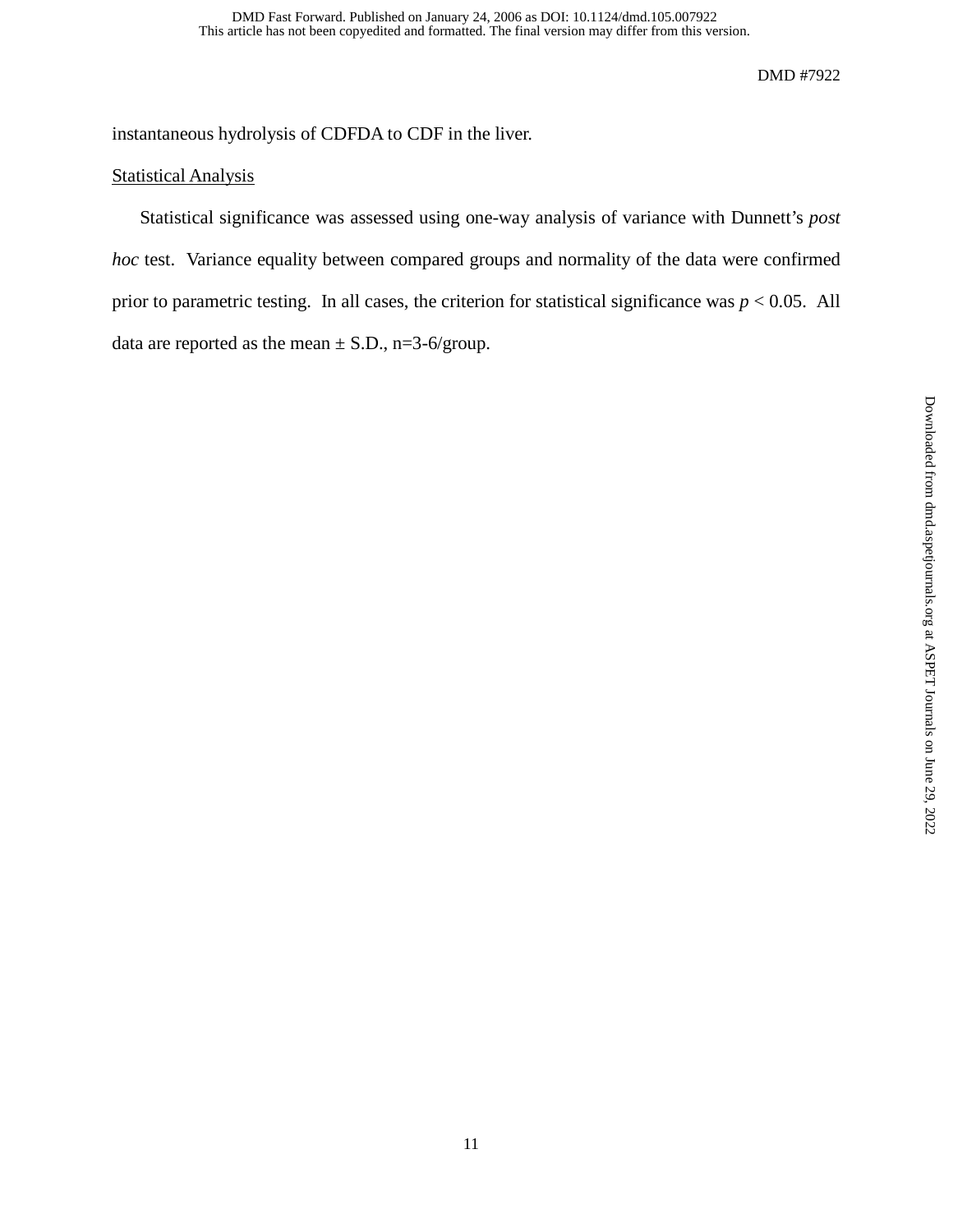### **Results**

# Transporter Expression in Mouse Livers

Protein expression of Abcg2, Abcc3, Abcb1a/1b, and Abcb11 in livers from wild-type and knockout mice was determined by Western blot analysis (Fig. 1A). The absence of Abcg2 protein in *Abcg2*-/- mice was confirmed, whereas there was no difference in protein levels of Abcg2 between wild-type and *Abcc2*-/- mice. In contrast, Abcc3 expression measured by normalized densitometry in livers of *Abcc2-/-* mice was significantly higher (57  $\pm$  36%) relative to wild-type mice, but was unchanged in *Abcg2*-/- mice. Abcb1a/1b and Abcb11 hepatic protein levels were comparable between wild-type and knockout mice. Since we were unable to determine Abcc2 protein levels due to the lack of a proper anti-mouse Abcc2 antibody, the mRNA level of Abcc2 was examined with RT-PCR (Fig. 1B). The mRNA levels of Abcc2 were similar in livers from wild-type and *Abcg2*-/- mice, but no Abcc2 mRNA was detected in *Abcc2*-/- mice.

### Single-Pass Liver Perfusion Study

Baseline bile flow before CDFDA perfusion in wild-type, *Abcg2*-/- and *Abcc2*-/- mice was  $1.02 \pm 0.26$ ,  $1.07 \pm 0.27$  and  $0.50 \pm 0.11$   $\mu$ L/min/g liver, n=3-6/group, respectively. The bile flow in each group was stable during the perfusion period (Fig. 2). Interestingly, following the pre-perfusion period, bile flow in *Abcg2*-/- mice was higher than that in wild-type mice throughout the perfusion, resulting in a significant increase in the average 0-60 min bile flow (Table 1). In contrast, bile flow in *Abcc2*-/- mice was significantly lower (~40%) than in wild-type mice.

The cumulative biliary excretion of CDF is plotted in Fig. 3. The cumulative CDF biliary excretion at each time point in *Abcg2*-/- mice was significantly higher relative to wild-type mice, reaching  $65 \pm 6\%$  of the dose in *Abcg2-/-* mice and  $47 \pm 15\%$  of the dose in wild-type mice at 60 min (Table 1). Biliary excretion of CDF in *Abcc2*-/- mice was negligible.

In the present liver perfusion studies, CDFDA hydrolysis in perfusate over the course of the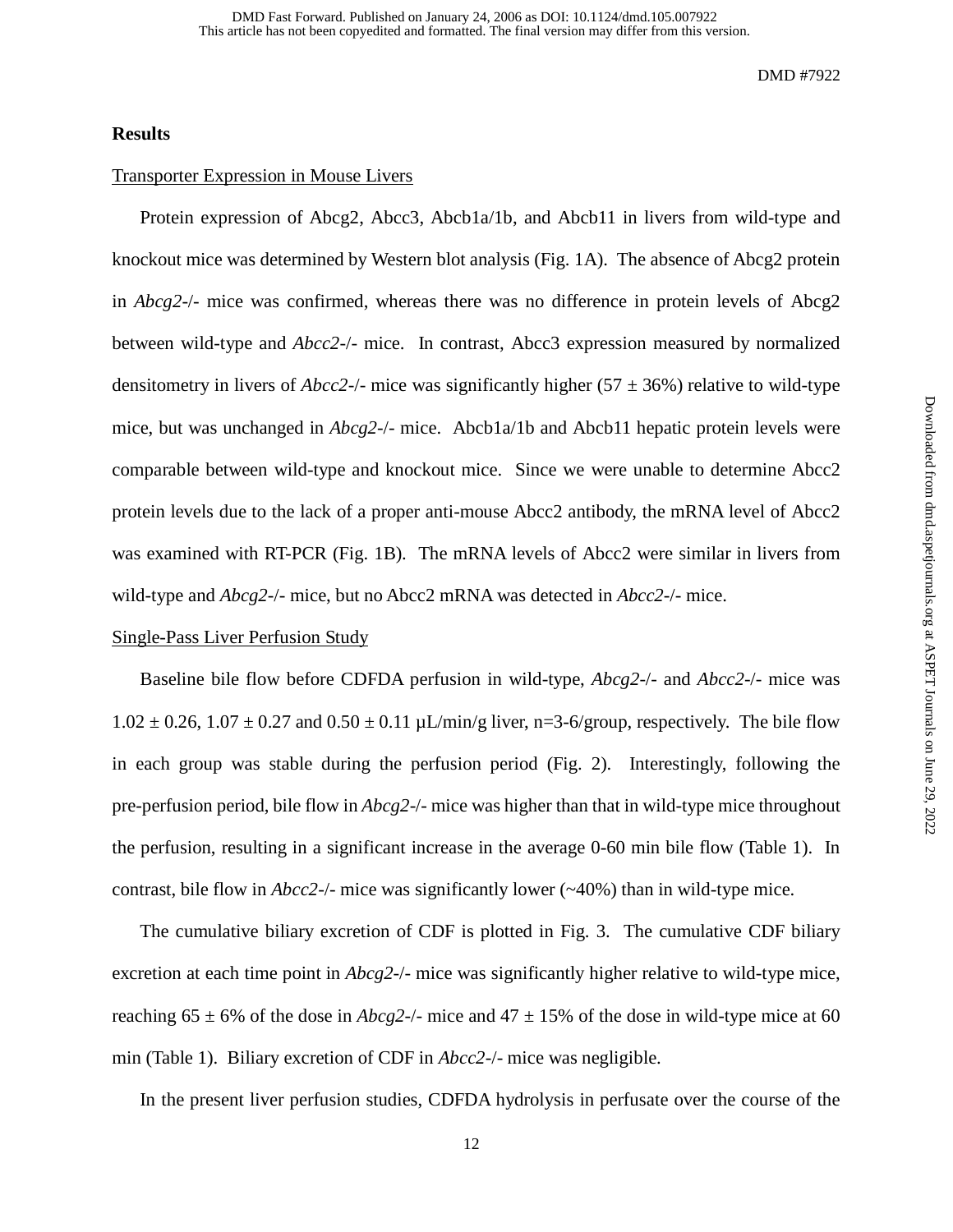30-min liver perfusion with CDFDA was less than 5% of total CDFDA at 30 min. CDF concentrations in outflow perfusate during and after liver perfusion with CDFDA are shown in Fig. 4. CDF concentrations in outflow perfusate in each group reached steady-state by the end of the 30-min liver perfusion with CDFDA, and were comparable between *Abcg2*-/- and wild-type mice; the cumulative recovery of CDF in perfusate at 60 min was similar  $(32 \pm 3\%$  and  $35 \pm 11\%$  of dose, *Abcg2*-/- and wild-type mice, respectively). In *Abcc2*-/- mice, however, CDF concentrations in outflow perfusate were much higher than in the other mice, and the cumulative 60-min recovery of CDF in perfusate was significantly higher (90  $\pm$  8% of dose) than in wild-type mice (Table 1). During the 30-min washout CDFDA-free phase of perfusion, CDF concentrations in outflow perfusate decreased steeply in *Abcc2*-/- mice relative to wild-type and *Abcg2*-/- mice, approaching similar concentrations at 60 min.

#### Pharmacokinetic Modeling

Pharmacokinetic parameter estimates recovered from the nonlinear regression analysis of basolateral and biliary CDF excretion rate-time data are summarized in Table 2. The CDFDA Clup values were almost identical between mouse groups  $(4.0 \pm 0.7 \text{ to } 4.4 \pm 0.2 \text{ mL/min})$ . The rate constant for CDF biliary excretion ( $k_{\text{bile}}$ ) was increased significantly in *Abcg2-/-* mice (0.061  $\pm$ 0.005 min<sup>-1</sup>) in comparison to wild-type mice  $(0.039 \pm 0.011 \text{ min}^{-1})$ . In contrast, the rate constant governing CDF basolateral excretion ( $k_{\text{perfusate}}$ ) was significantly higher in  $Abcc2$ -/- (0.12  $\pm$  0.02 min<sup>-1</sup>) relative to wild-type mice  $(0.030 \pm 0.011 \text{ min}^{-1})$ , but was not altered in *Abcg2-/-* mice  $(0.031 \text{ min}^{-1})$  $\pm$  0.004 min<sup>-1</sup>). Utilizing the model scheme in Fig. 5 and mean parameter estimates reported in Table 2, basolateral and biliary CDF excretion rate-time profiles were simulated in wild-type and knockout mice (Fig. 6).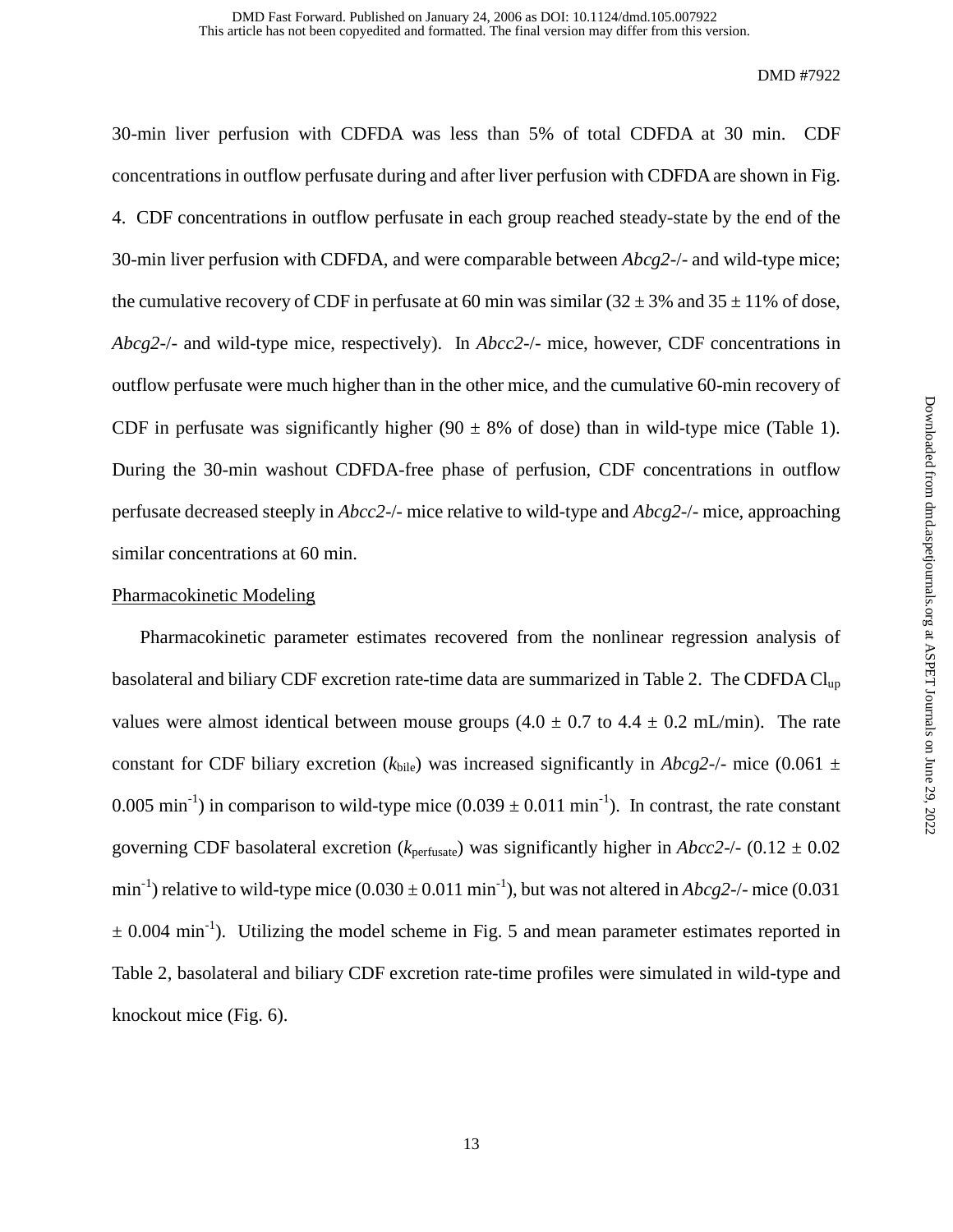# **Discussion**

In order to characterize phenotypic changes in hepatobiliary transport activity in *Abcg2*-/- and *Abcc2*-/- mice, the disposition of CDF, a substrate of Abcc2 (canalicular transporter) and Abcc3 (basolateral transporter), was investigated using single-pass liver perfusions. In rat hepatocytes, CDF is taken up via organic anion transporting polypeptides (Zamek-Gliszczynski et al., 2003) and subsequently efficiently excreted into bile (>80% of dose) in single-pass rat liver perfusion studies employing CDF directly (Chandra et al., 2005). However, in mice, the hepatic extraction of CDF and subsequent biliary excretion (< 0.1% of dose, data not shown) were extremely low, suggesting species differences in substrate specificity of mouse and rat organic anion transporting polypeptides. Therefore, mouse livers were perfused with CDFDA to enhance hepatic delivery of CDF.

Zamek-Gliszczynski et al. (2003) reported that hepatic uptake of CDFDA was not saturable, temperature independent, and insensitive to classic inhibitors of hepatic organic anion uptake (e.g., bromosulfophthalein, digoxin, *p*-aminohippurate, and probenecid), thus demonstrating that hepatic uptake of CDFDA occurred by passive diffusion. In the current mouse liver perfusion studies with perfusate flow rate of 5 mL/min, CDFDA Clup values were estimated to be 4.0-4.4 mL/min in all groups (Table 2), indicating a high (>80%) hepatic extraction ratio for CDFDA. Therefore, hepatic uptake of CDFDA appears to be a flow-rate-limited process in mice.

Recently, *Abcg2*-/- mice have been used to investigate the role of Abcg2 in the disposition of various substrates (Jonker et al., 2002; van Herwaarden et al., 2003; Mizuno et al., 2004; Merino et al., 2005). Although baseline bile flow in the current liver perfusion study before the initiation of CDFDA perfusion in wild-type and *Abcg2-/-* mice was almost the same (1.02  $\pm$  0.26 and 1.07  $\pm$ 0.27 µL/min/g liver, respectively), the average bile flow throughout the study in *Abcg2*-/- mice was significantly higher than in wild-type mice (Table 1). These findings are consistent with

Downloaded from dmd.aspetjournals.org at ASPET Journals on June 29, 2022 Downloaded from [dmd.aspetjournals.org](http://dmd.aspetjournals.org/) at ASPET Journals on June 29, 2022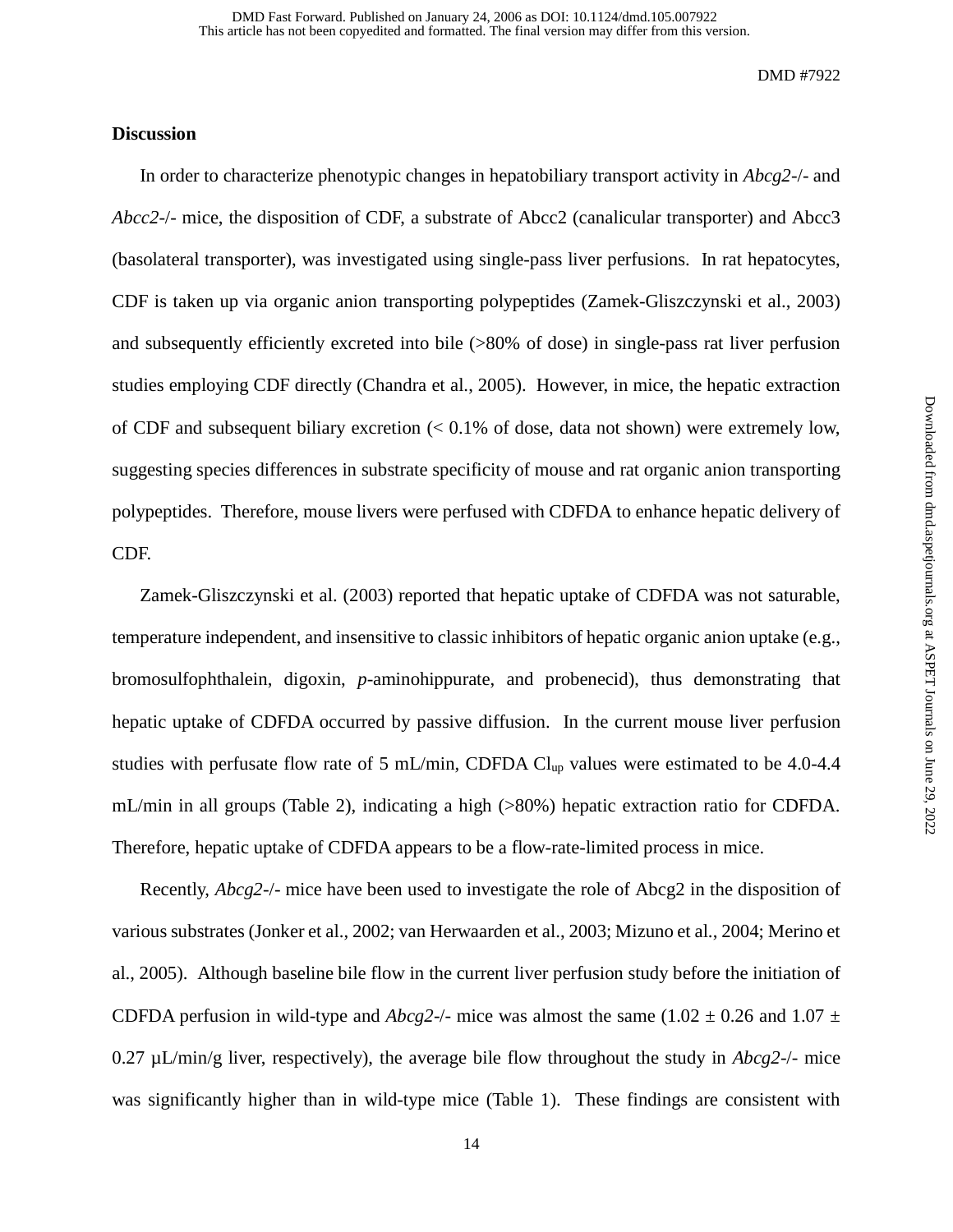reports of elevated bile flow in other canalicular transporter knockout mice. *Abcb11*-/- mice exhibited significantly higher bile flow than wild-type mice on a cholic acid-rich diet (Wang et al., 2003). Moreover, Huang and Vore (2001) reported that bile flow in *Abcb4 (Mdr2)*-/- mice was higher than in wild-type mice in liver perfusion studies using the Abcc2 substrate, estradiol-17β-D-glucuronide. Bile flow in rats may be increased by solvent drag associated with concentrative excretion of drugs into bile (Platzer et al., 2001). In the current study, therefore, increased bile flow in *Abcg2*-/- mice may be attributed to elevated solvent drag caused by greater CDF biliary excretion. Further investigations using Abcg2-specific substrates are necessary to determine the mechanism of increased bile flow in *Abcg2*-/- mice.

In addition to bile flow, biliary excretion of CDF in *Abcg2*-/- mice was significantly elevated (Table 1). Likewise, the rate constant governing CDF biliary excretion  $(k_{\text{bile}})$  was significantly increased in *Abcg2*-/- mice (Table 2). The exact mechanism responsible for the increased amount of CDF in bile of *Abcg2*-/- mice is unclear, but some possible explanations include down-regulation of Abcc3, up-regulation of Abcc2, stimulation of Abcc2 activity, and/or increased trafficking of Abcc2 to the canalicular membrane. Protein expression of basolateral Abcc3 was not altered in *Abcg2*-/- mice, and there was no difference between *Abcg2*-/- and wild-type mice in the rate constant governing the basolateral excretion of CDF ( $k_{\text{perfusate}}$ ). These findings suggest that the mechanism responsible for basolateral excretion of CDF was maintained. Additionally, the protein levels of canalicular transporters and Abcc2 mRNA were not different between *Abcg2*-/- and wild-type mice, except for the absence of the Abcg2 protein. Johnson et al. (2002) have reported that phenobarbital and pregnenolone-16α-carbonitrile increased biliary excretion of sulfhydryls in rats, in agreement with increased Abcc2 protein levels, whereas mRNA levels were not altered. In rat livers, Abcc2 mRNA levels are a poor predictor of Abcc2 protein expression (Patel et al., 2003), suggesting the possibility that Abcc2 protein expression in *Abcg2*-/-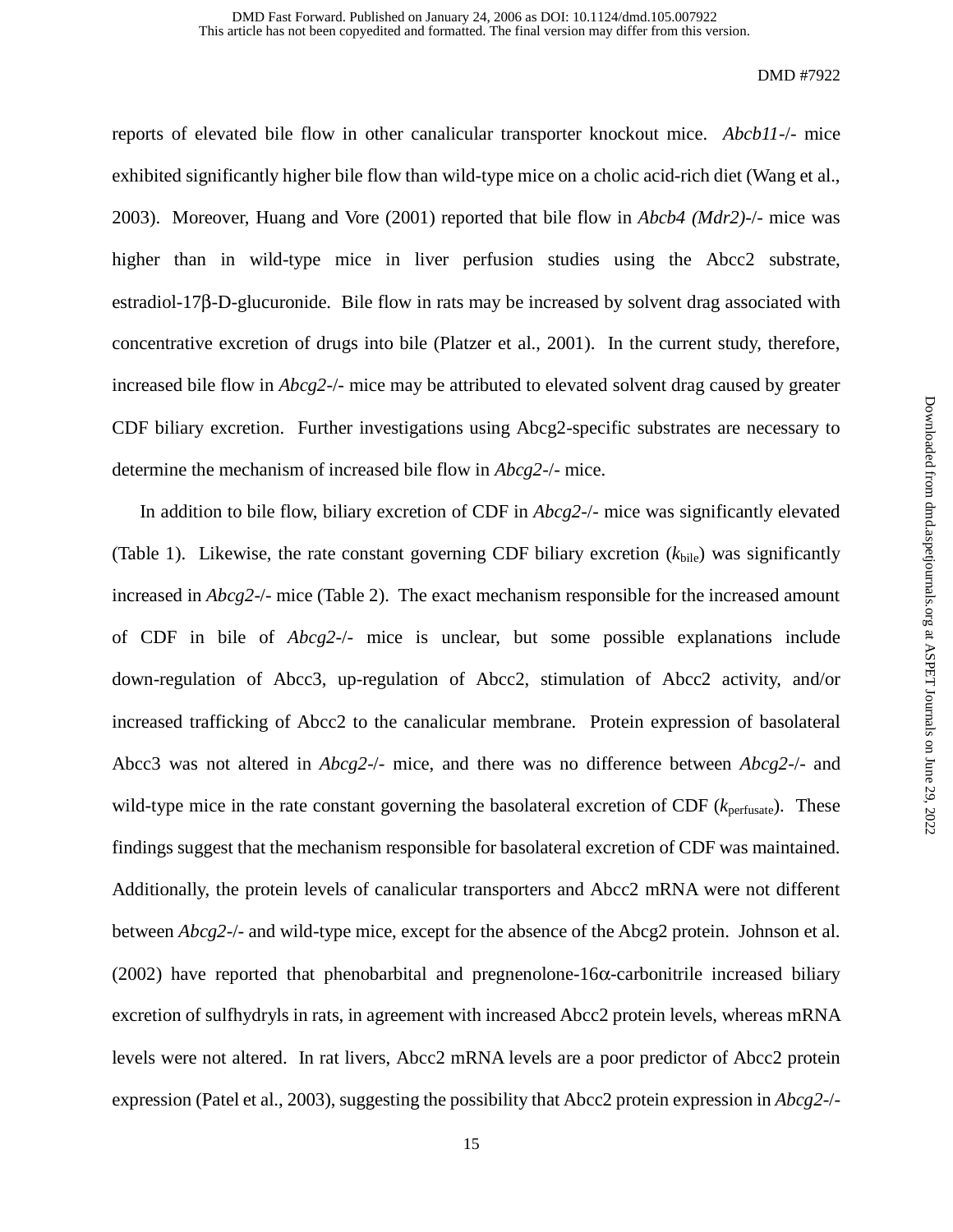mice may be up-regulated without an increase in mRNA. In addition, the observed increase in biliary excretion without up-regulation of the expression of other canalicular transporters has been reported previously: biliary excretion of estradiol-17β-D-glucuronide was increased in *Abcb4(Mdr2)*-/- relative to wild-type mice, even though the expression of Abcc2 was actually decreased by 35% in *Abcb4*-/- mice (Huang and Vore, 2001). Thus, alterations in the biliary excretion of probe substrates may not correlate directly with changes in the expression of canalicular transporters that are postulated to be primarily responsible for their translocation across the hepatic canalicular membrane. Furthermore, it has been reported that activity of Abcc2 can be stimulated by organic anions (Bakos et al., 2000; Evers et al., 2000), and this stimulation could be enhanced in the livers of *Abcg2*-/- mice, presumably due to elevated intrahepatic levels of the stimulant in the absence of Abcg2. In addition, it is also possible that Abcc2 trafficking from intracellular membranes to the canalicular membrane may be enhanced in *Abcg2*-/- mice. Proper trafficking of Abcc2 to the canalicular membrane is required for CDF biliary excretion (Zhang et al., 2005). Increased trafficking of Abcc2 protein to the canalicular membrane in *Abcg2*-/- mice may contribute to the higher CDF recovery in bile and perfusate (Table 1). Taking these findings into consideration, Abcc2 transport activity in *Abcg2*-/- mice may be elevated without an increase in Abcc2 mRNA. The exact mechanism of enhanced biliary excretion of CDF in *Abcg2*-/- mice requires further investigation. Microarray analysis of gene expression in several organs and tissues currently is underway to obtain further information about *Abcg2*-/- mice.

Although numerous reports regarding various knockout mice exist in the literature, there are no accounts of the *Abcc2*-/- mouse phenotype. CDF disposition was studied by Zamek-Gliszczynski et al. (2003) using isolated perfused Abcc2-deficient TR rat livers. In the present study, CDF disposition in *Abcc2*-/- mice was investigated using a single-pass liver perfusion method. Consistent with TR rats (Xiong et al., 2000; Patel et al., 2003), bile flow in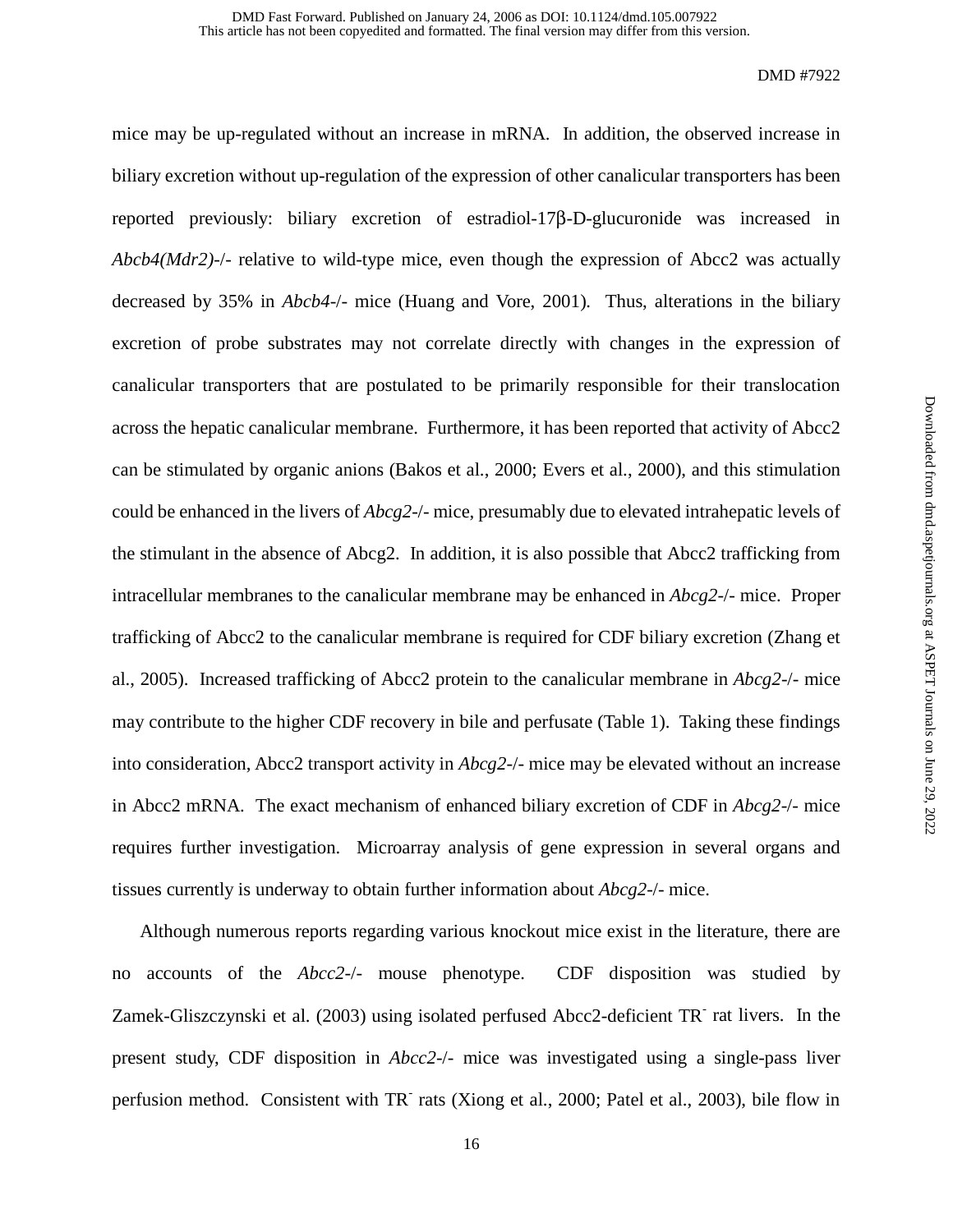*Abcc2*-/- mice was lower than in wild-type mice. These findings suggest that Abcc2 plays a role in bile flow in mice, in agreement with previous reports in rats. In contrast to wild-type mice, biliary excretion of CDF in perfused livers from *Abcc2*-/- mice was negligible, demonstrating that CDF was excreted into bile solely by Abcc2 in mice, an observation consistent with the previous report using TR<sup>-</sup> rats (Zamek-Gliszczynski et al., 2003). Perfusate concentrations of CDF were higher in isolated perfused livers of TR<sup>-</sup> rats (Zamek-Gliszczynski et al., 2003). In the present study, CDF concentrations in outflow perfusate obtained from *Abcc2*-/- mice were much higher than those in wild-type mice;  $90 \pm 8\%$  of the dose was recovered in perfusate. Additionally, the rate constant for basolateral excretion (*k*perfusate) of CDF was ~4-fold higher in *Abcc2*-/- mice. Western blot analysis revealed a significant increase ( $57 \pm 36\%$ ) in Abcc3 protein expression in *Abcc2*-/- mice (Fig. 1), consistent with Abcc3 up-regulation in TR rats (Xiong et al., 2002). These findings strongly support the role of Abcc3 as the hepatic basolateral efflux transporter for CDF; the expression and function of Abcc3 is up-regulated in the absence of Abcc2 to compensate for the inability to excrete organic anions into bile.

In humans, both ABCG2 and ABCC2 are widely distributed in the apical membrane of various tissues, including brain, gut, placenta, and liver (Leslie et al., 2005). In addition, ABCC2, but not ABCG2, is observed on the apical membrane of kidney proximal tubules (Schaub et al., 1999; Jonker et al., 2000; Maliepaard et al., 2001). In contrast to humans, Abcg2 is highly expressed in both rat and mouse kidney (Jonker et al., 2000; Shimano et al., 2003). In addition to the up-regulation of Abcc3 in livers of rats deficient in Abcc2, it also has been reported that Abcc3 expression was increased in kidneys of both EHBR and TR<sup>-</sup> rats (Kuroda et al., 2004; Chen et al., 2005). In studies using *Abcg2*-/- mice and EHBR, it was reported recently that Abcg2 played an important role in intestinal secretion of glucuronide and sulfate conjugates, whereas Abcc2 was only involved in the efflux of some glucuronide conjugates (Adachi et al., 2005). Therefore,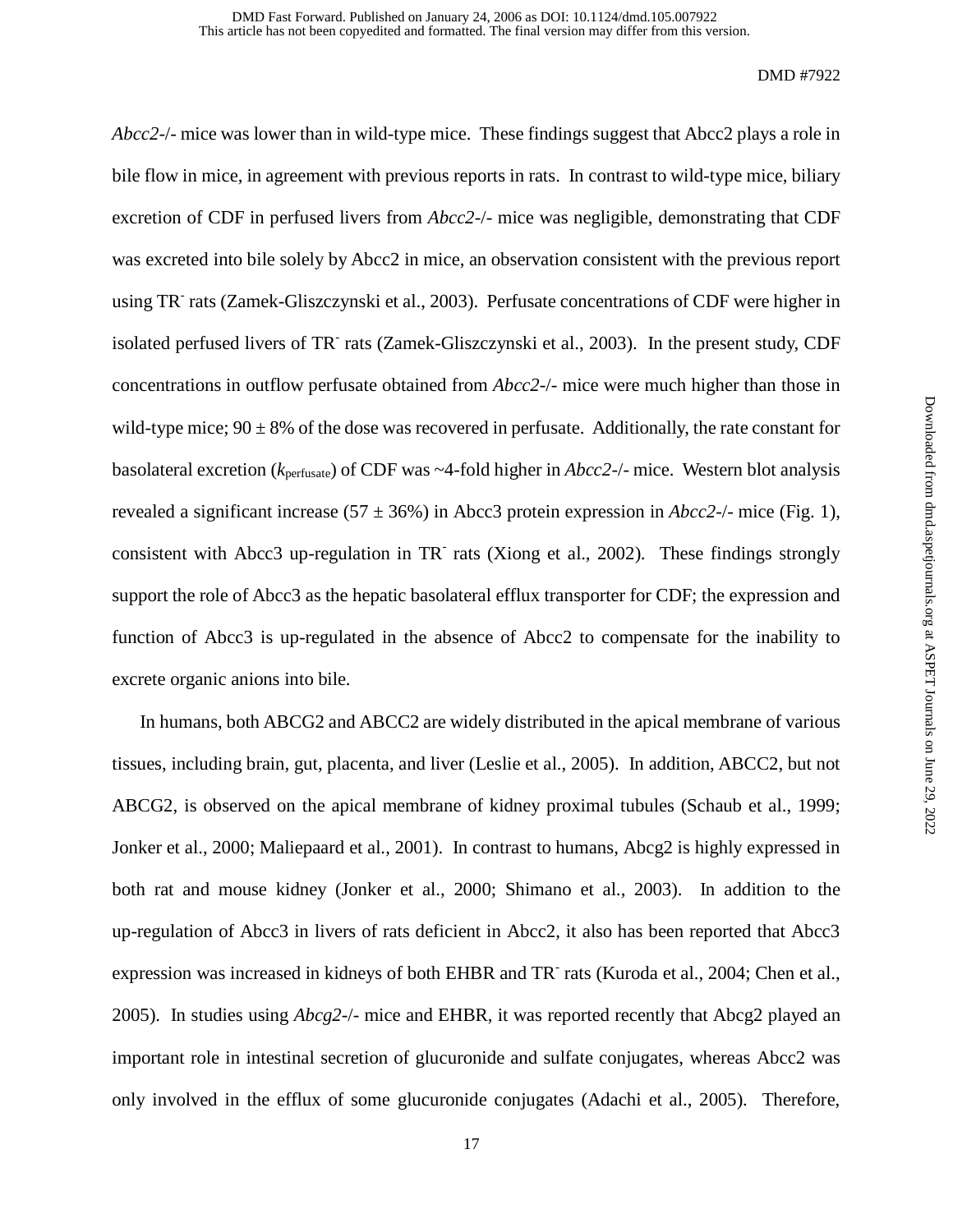genetically deficient animals are likely to exhibit changes in the expression of compensatory systems, suggesting that a more comprehensive approach will be necessary to fully elucidate the phenotypes of these animals.

In conclusion, loss of Abcg2 expression resulted in increased CDF biliary excretion, while the loss of Abcc2 protein resulted in the absence of CDF biliary excretion and increased CDF basolateral excretion caused by increased Abcc3 expression and function. Knockout animal models are useful tools for the characterization of the role of specific proteins. However, these results indicate that in addition to expected changes in CDF hepatobiliary disposition in the absence of Abcc2 or Abcg2, unexpected alterations in basolateral and/or canalicular transport activities might result from the loss-of-function of a single canalicular transport protein. These alterations could result in significant changes in biliary or systemic drug exposure that may impact efficacy and/or toxicity, suggesting that a better understanding of these knockout mice is necessary for appropriate use of these models. In addition, complete characterization of these alterations is required prior to accurate interpretation and utilization of these models in pre-clinical drug development.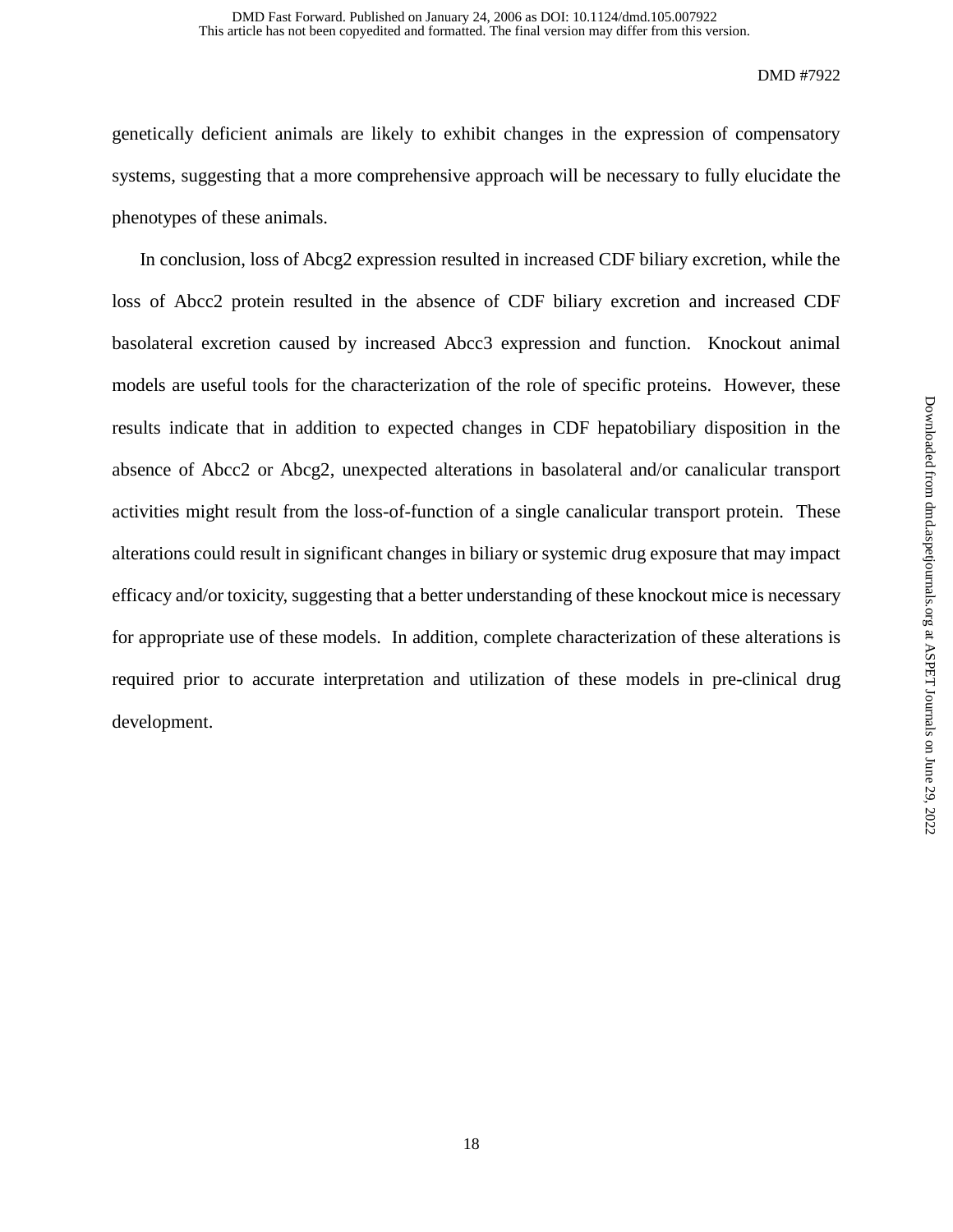# **References**

Adachi Y, Suzuki H, Schinkel AH and Sugiyama Y (2005) Role of breast cancer resistance protein (Bcrp1/Abcg2) in the extrusion of glucuronide and sulfate conjugates from enterocytes to intestinal lumen. *Mol Pharmacol* **67:**923-928.

Akaike H (1976) An information criterion. *Math Sci* **14:**5-9.

- Allen JD, Brinkhuis RF, Wijnholds J and Schinkel AH (1999) The mouse Bcrp1/Mxr/Abcp gene: amplification and overexpression in cell lines selected for resistance to topotecan, mitoxantrone, or doxorubicin. *Cancer Res* **59:**4237-4241.
- Bakos E, Evers R, Sinko E, Varadi A, Borst P and Sarkadi B (2000) Interactions of the human multidrug resistance proteins MRP1 and MRP2 with organic anions. *Mol Pharmacol* **57:**760-768.
- Breeuwer P, Drocourt JL, Bunschoten N, Zwietering MH, Rombouts FM and Abee T (1995) Characterization of uptake and hydrolysis of fluorescein diacetate and carboxyfluorescein diacetate by intracellular esterases in Saccharomyces cerevisiae, which result in accumulation of fluorescent product. *Appl Environ Microbiol* **61:**1614-1619.
- Chandra P, Johnson BM, Zhang P, Pollack GM and Brouwer KL (2005) Modulation of hepatic canalicular or basolateral transport proteins alters hepatobiliary disposition of a model organic anion in the isolated perfused rat liver. *Drug Metab Dispos* **33:**1238-1243.
- Chen C, Slitt AL, Dieter MZ, Tanaka Y, Scheffer GL and Klaassen CD (2005) Up-regulation of Mrp4 expression in kidney of Mrp2-deficient TR(-) rats. *Biochem Pharmacol*.
- Doyle LA, Yang W, Abruzzo LV, Krogmann T, Gao Y, Rishi AK and Ross DD (1998) A multidrug resistance transporter from human MCF-7 breast cancer cells. *Proc Natl Acad Sci U S A* **95:**15665-15670.
- Evers R, de Haas M, Sparidans R, Beijnen J, Wielinga PR, Lankelma J and Borst P (2000) Vinblastine and sulfinpyrazone export by the multidrug resistance protein MRP2 is associated with glutathione export. *Br J Cancer* **83:**375-383.
- Fardel O, Jigorel E, Le Vee M and Payen L (2005) Physiological, pharmacological and clinical features of the multidrug resistance protein 2. *Biomed Pharmacother* **59:**104-114.
- Hanawa N, Sano N and Takikawa H (2004) Biliary excretion of azelnidipine, a calcium antagonist, in rats. *J Gastroenterol Hepatol* **19:**413-417.
- Huang L and Vore M (2001) Multidrug resistance p-glycoprotein 2 is essential for the biliary excretion of indocyanine green. *Drug Metab Dispos* **29:**634-637.
- Ito K, Suzuki H, Hirohashi T, Kume K, Shimizu T and Sugiyama Y (1997) Molecular cloning of canalicular multispecific organic anion transporter defective in EHBR. *Am J Physiol* **272:**G16-22.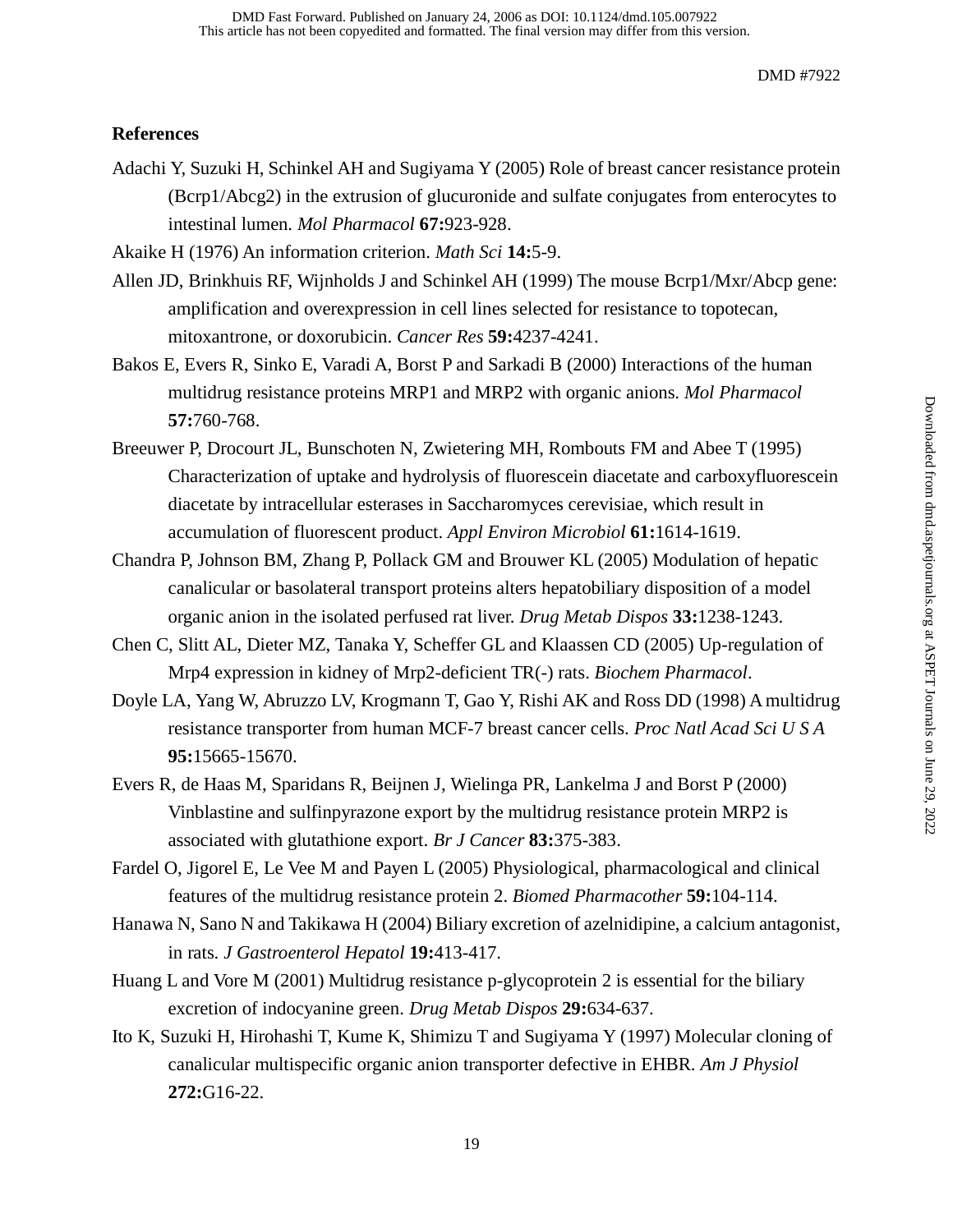- Iyanagi T, Emi Y and Ikushiro S (1998) Biochemical and molecular aspects of genetic disorders of bilirubin metabolism. *Biochim Biophys Acta* **1407:**173-184.
- Jager W, Gehring E, Hagenauer B, Aust S, Senderowicz A and Thalhammer T (2003) Biliary excretion of flavopiridol and its glucuronides in the isolated perfused rat liver: role of multidrug resistance protein 2 (Mrp2). *Life Sci* **73:**2841-2854.
- Jansen PL, Groothuis GM, Peters WH and Meijer DF (1987) Selective hepatobiliary transport defect for organic anions and neutral steroids in mutant rats with hereditary-conjugated hyperbilirubinemia. *Hepatology* **7:**71-76.
- Johnson DR, Habeebu SS and Klaassen CD (2002) Increase in bile flow and biliary excretion of glutathione-derived sulfhydryls in rats by drug-metabolizing enzyme inducers is mediated by multidrug resistance protein 2. *Toxicol Sci* **66:**16-26.
- Jonker JW, Buitelaar M, Wagenaar E, Van Der Valk MA, Scheffer GL, Scheper RJ, Plosch T, Kuipers F, Elferink RP, Rosing H, Beijnen JH and Schinkel AH (2002) The breast cancer resistance protein protects against a major chlorophyll-derived dietary phototoxin and protoporphyria. *Proc Natl Acad Sci U S A* **99:**15649-15654.
- Jonker JW, Smit JW, Brinkhuis RF, Maliepaard M, Beijnen JH, Schellens JH and Schinkel AH (2000) Role of breast cancer resistance protein in the bioavailability and fetal penetration of topotecan. *J Natl Cancer Inst* **92:**1651-1656.
- Konig J, Rost D, Cui Y and Keppler D (1999) Characterization of the human multidrug resistance protein isoform MRP3 localized to the basolateral hepatocyte membrane. *Hepatology* **29:**1156-1163.
- Kuroda M, Kobayashi Y, Tanaka Y, Itani T, Mifuji R, Araki J, Kaito M and Adachi Y (2004) Increased hepatic and renal expressions of multidrug resistance-associated protein 3 in Eisai hyperbilirubinuria rats. *J Gastroenterol Hepatol* **19:**146-153.
- Leslie EM, Deeley RG and Cole SP (2005) Multidrug resistance proteins: role of P-glycoprotein, MRP1, MRP2, and BCRP (ABCG2) in tissue defense. *Toxicol Appl Pharmacol* **204:**216-237.
- Maliepaard M, Scheffer GL, Faneyte IF, van Gastelen MA, Pijnenborg AC, Schinkel AH, van De Vijver MJ, Scheper RJ and Schellens JH (2001) Subcellular localization and distribution of the breast cancer resistance protein transporter in normal human tissues. *Cancer Res* **61:**3458-3464.
- Merino G, Jonker JW, Wagenaar E, van Herwaarden AE and Schinkel AH (2005) The breast cancer resistance protein (BCRP/ABCG2) affects pharmacokinetics, hepatobiliary excretion, and milk secretion of the antibiotic nitrofurantoin. *Mol Pharmacol* **67:**1758-1764.

Miyake K, Mickley L, Litman T, Zhan Z, Robey R, Cristensen B, Brangi M, Greenberger L, Dean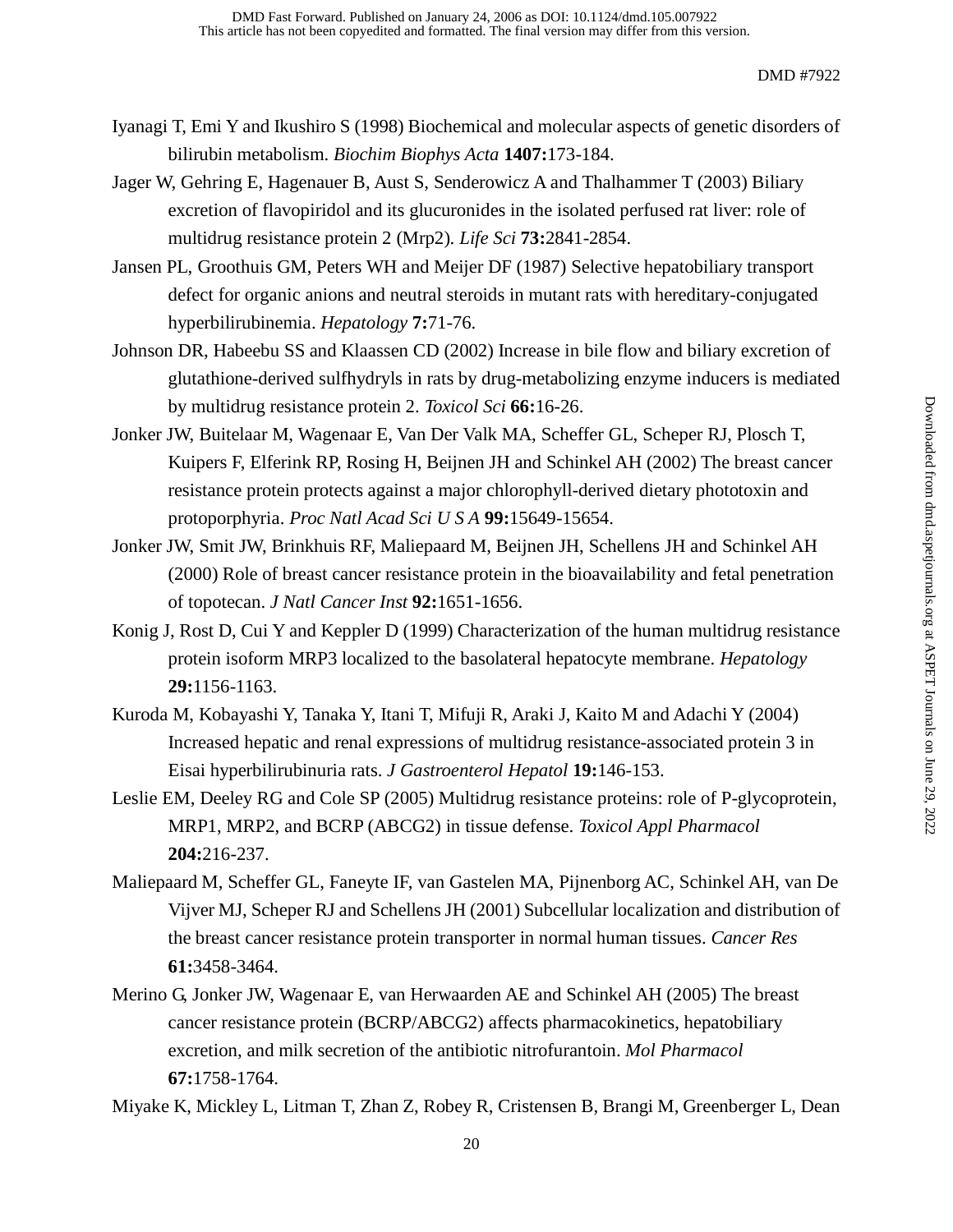M, Fojo T and Bates SE (1999) Molecular cloning of cDNAs which are highly overexpressed in mitoxantrone-resistant cells: demonstration of homology to ABC transport genes. *Cancer Res* **59:**8-13.

# Mizuno N, Suzuki M, Kusuhara H, Suzuki H, Takeuchi K, Niwa T, Jonker JW and Sugiyama Y (2004) Impaired renal excretion of 6-hydroxy-5,7-dimethyl-2-methylamino-4-(3-pyridylmethyl) benzothiazole (E3040) sulfate in breast cancer resistance protein (BCRP1/ABCG2) knockout mice. *Drug Metab*

*Dispos* **32:**898-901.

- Patel NJ, Zamek-Gliszczynski MJ, Zhang P, Han YH, Jansen PL, Meier PJ, Stieger B and Brouwer KL (2003) Phenobarbital alters hepatic Mrp2 function by direct and indirect interactions. *Mol Pharmacol* **64:**154-159.
- Paulusma CC, Bosma PJ, Zaman GJ, Bakker CT, Otter M, Scheffer GL, Scheper RJ, Borst P and Oude Elferink RP (1996) Congenital jaundice in rats with a mutation in a multidrug resistance-associated protein gene. *Science* **271:**1126-1128.
- Platzer P, Thalhammer T, Reznicek G, Hamilton G, Zhang R, Jager W (2001) Metabolism and biliary excretion of the novel anticancer agent 10-hydroxycamptothecin in the isolated perfused rat liver. *Int J Oncol* **19:**1287-93.
- Schaub TP, Kartenbeck J, Konig J, Spring H, Dorsam J, Staehler G, Storkel S, Thon WF and Keppler D (1999) Expression of the MRP2 gene-encoded conjugate export pump in human kidney proximal tubules and in renal cell carcinoma. *J Am Soc Nephrol* **10:**1159-1169.
- Shimano K, Satake M, Okaya A, Kitanaka J, Kitanaka N, Takemura M, Sakagami M, Terada N and Tsujimura T (2003) Hepatic oval cells have the side population phenotype defined by expression of ATP-binding cassette transporter ABCG2/BCRP1. *Am J Pathol* **163:**3-9.
- Staud F and Pavek P (2005) Breast cancer resistance protein (BCRP/ABCG2). *Int J Biochem Cell Biol* **37:**720-725.
- Takayanagi M, Sano N and Takikawa H (2005) Biliary excretion of olmesartan, an anigotensin II receptor antagonist, in the rat. *J Gastroenterol Hepatol* **20:**784-788.
- van Herwaarden AE, Jonker JW, Wagenaar E, Brinkhuis RF, Schellens JH, Beijnen JH and Schinkel AH (2003) The breast cancer resistance protein (Bcrp1/Abcg2) restricts exposure to the dietary carcinogen 2-amino-1-methyl-6-phenylimidazo[4,5-b]pyridine. *Cancer Res* **63:**6447-6452.
- Wang R, Lam P, Liu L, Forrest D, Yousef IM, Mignault D, Phillips MJ and Ling V (2003) Severe cholestasis induced by cholic acid feeding in knockout mice of sister of P-glycoprotein. *Hepatology* **38:**1489-1499.
- Xiong H, Suzuki H, Sugiyama Y, Meier PJ, Pollack GM and Brouwer KL (2002) Mechanisms of impaired biliary excretion of acetaminophen glucuronide after acute phenobarbital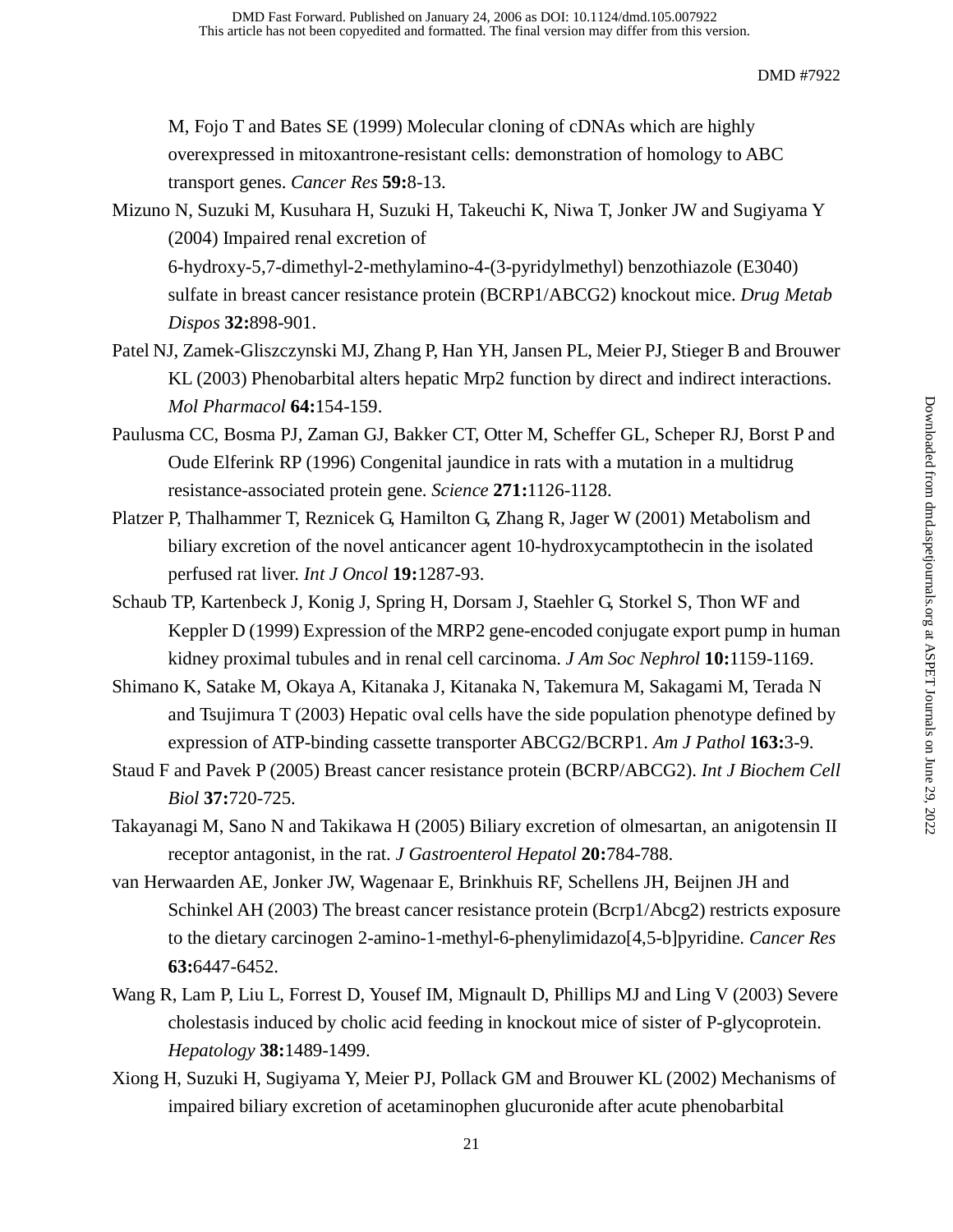treatment or phenobarbital pretreatment. *Drug Metab Dispos* **30:**962-969.

- Xiong H, Turner KC, Ward ES, Jansen PL and Brouwer KL (2000) Altered hepatobiliary disposition of acetaminophen glucuronide in isolated perfused livers from multidrug resistance-associated protein 2-deficient TR(-) rats. *J Pharmacol Exp Ther* **295:**512-518.
- Zamek-Gliszczynski MJ, Xiong H, Patel NJ, Turncliff RZ, Pollack GM and Brouwer KL (2003) Pharmacokinetics of 5 (and 6)-carboxy-2',7'-dichlorofluorescein and its diacetate promoiety in the liver. *J Pharmacol Exp Ther* **304:**801-809.
- Zhang P, Tian X, Chandra P and Brouwer KL (2005) Role of glycosylation in trafficking of Mrp2 in sandwich-cultured rat hepatocytes. *Mol Pharmacol* **67:**1334-1341.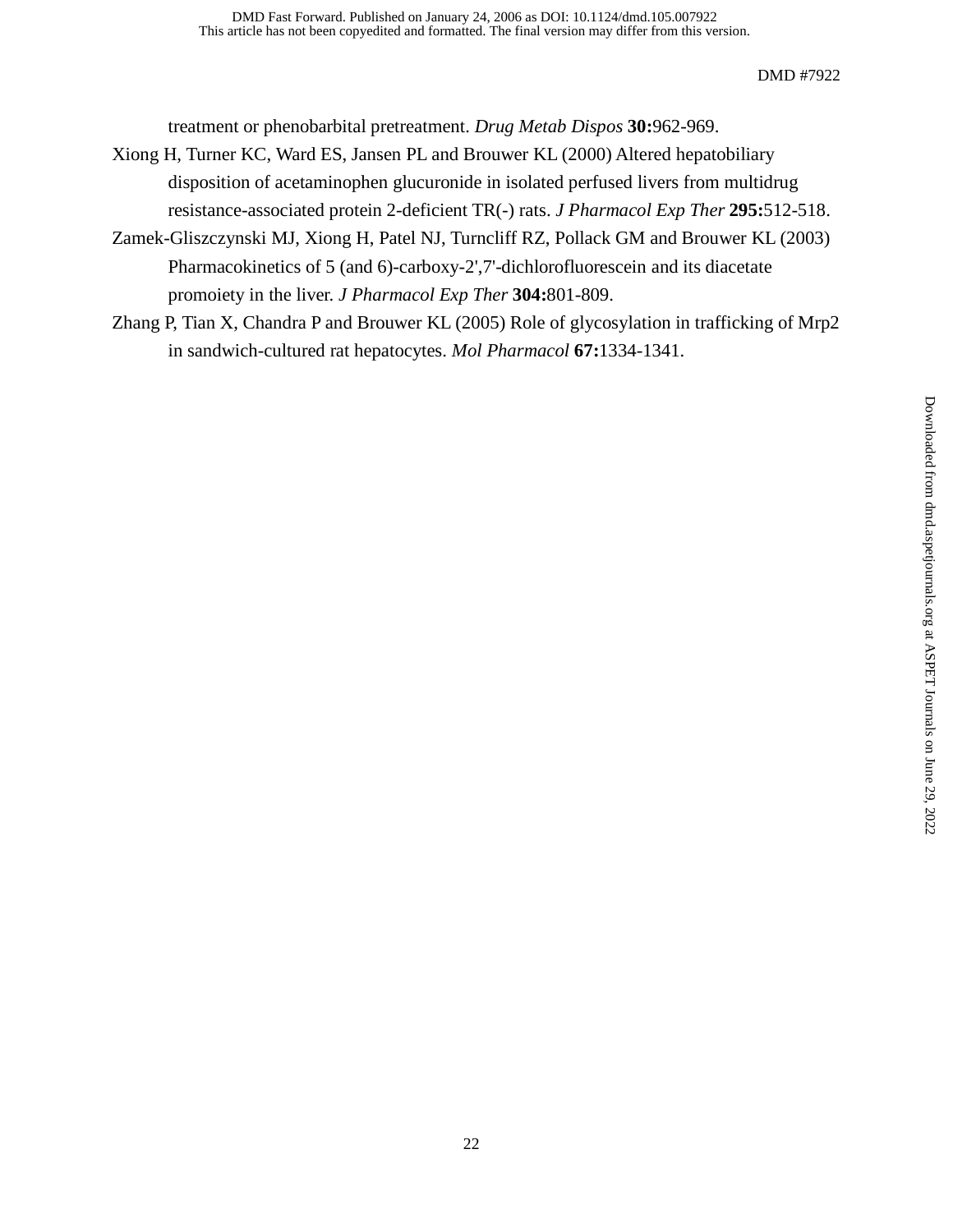# **Footnotes**

This work was supported by Eli Lilly & Co. and NIH Grant R01 GM41935. K.N. was a visiting scholar sponsored by Shionogi & Co., Ltd. M.J.Z.-G. was supported by an Eli Lilly and Company Foundation Predoctoral Fellowship in Pharmacokinetics and Drug Disposition. Current address of K.N.: Shionogi & Co., Ltd., Developmental Research Laboratories, 3-1-1, Futaba-cho, Toyonaka, Osaka, Japan.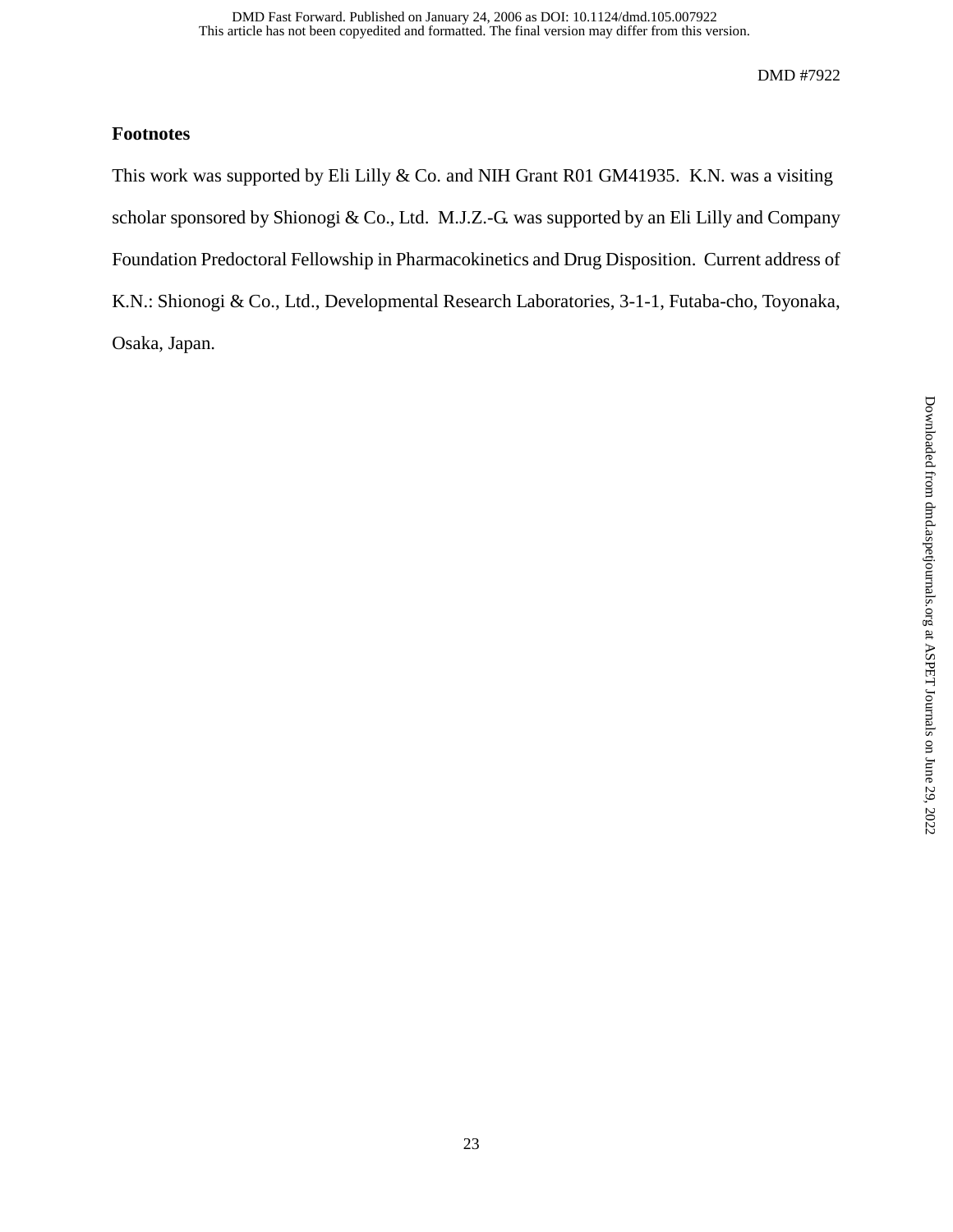# **Legends for Figures**

- Fig. 1 Expression levels of Abcg2, Abcc3, Abcb1a/1b, Abcb11, and Abcc2 in livers from wild-type, *Abcg2*-/-, and *Abcc2*-/- mice. A. Western blot of Abcg2, Abcc3, Abcb1a/1b, Abcb11, and actin in livers from wild-type, *Abcg2*-/-, and *Abcc2*-/- mice. B. RT-PCR amplification product of Abcc2 and actin mRNA extracted from livers of wild-type, *Abcg2*-/-, and *Abcc2*-/- mice.
- Fig. 2 Bile flow in single-pass perfused livers from wild-type (open circle), *Abcg2*-/- (closed square), and  $Abcc2$ -/- (closed triangle) mice. Each symbol represents the mean  $\pm$  S.D. of 3-6 experiments.
- Fig. 3 Cumulative biliary excretion of CDF in single-pass perfused livers from wild-type (open circle), *Abcg2*-/- (closed square), and *Abcc2*-/- (closed triangle) mice. Each symbol represents the mean  $\pm$  S.D. of 3-6 experiments. The S.D. of *Abcc2-/-* mouse data is contained within the symbols. The difference in cumulative biliary excretion of CDF between wild-type, and *Abcg2*-/- or *Abcc2*-/- mice was significant at every time point (*p* < 0.05).
- Fig. 4 CDF concentrations in outflow perfusate in single-pass perfused livers from wild-type (open circle), *Abcg2*-/- (closed square), and *Abcc2*-/- (closed triangle) mice. Each symbol represents the mean  $\pm$  S.D. of 3-6 experiments.
- Fig. 5 Scheme depicting the compartmental pharmacokinetic model used to describe the hepatobiliary disposition of CDF in single-pass perfused livers. *Q*, flow rate of perfusate;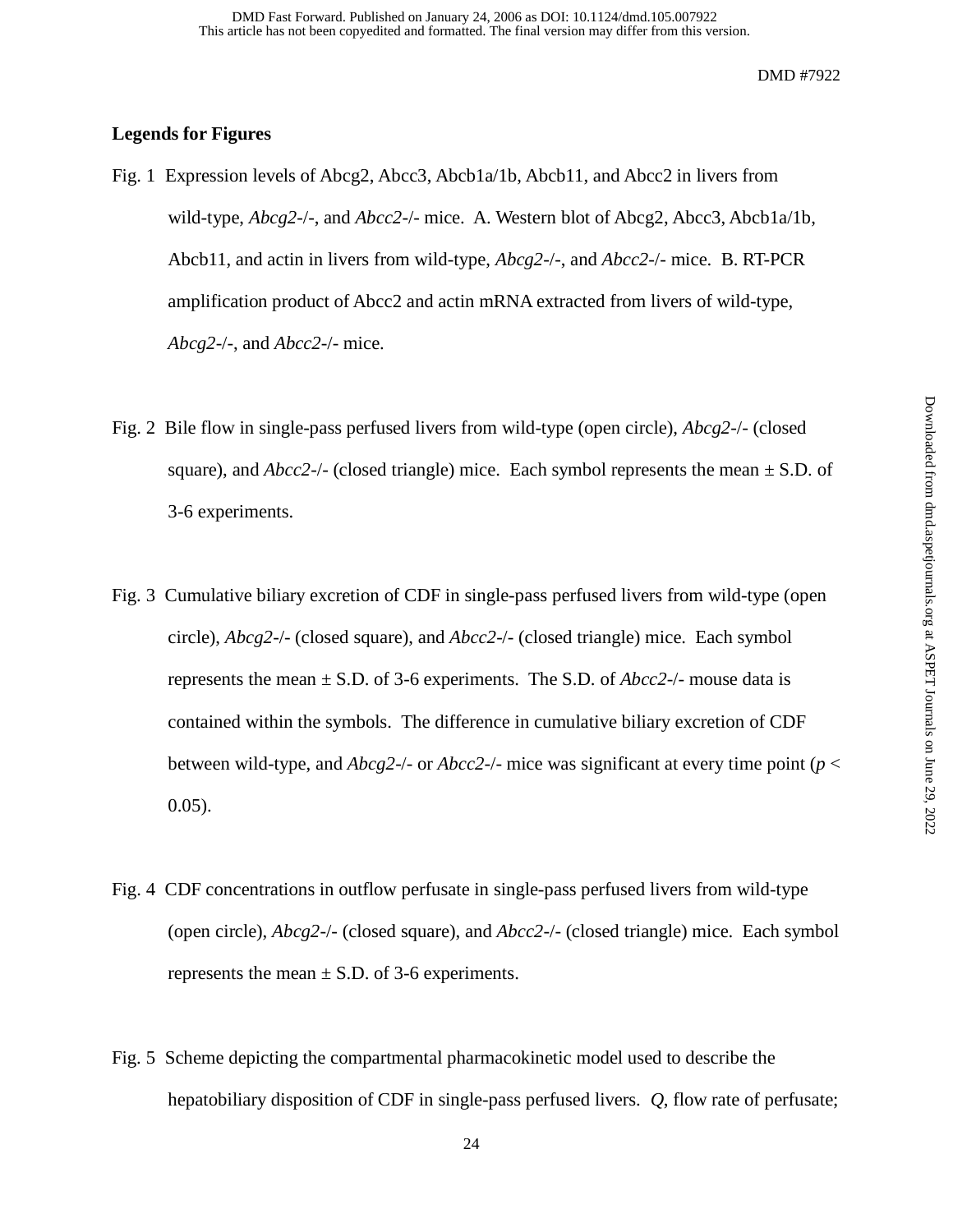$C_{in}$ , concentration of CDFDA in inflow perfusate;  $C_{out}$ , concentration of CDF in outflow perfusate; Clup, hepatic uptake clearance of CDFDA; *k*bile, first-order rate constant governing CDF biliary excretion; *k*perfusate, first-order rate constant governing CDF basolateral excretion; *X*sin, amount of CDF(DA) in sinusoidal space; *X*liver, amount of CDF in liver;  $X_{\text{bile}}$ , amount of CDF in bile;  $X_{\text{perfusate}}$ , amount of CDF in outflow perfusate.

Fig. 6 Simulation of the excretion rate-time profiles of CDF into perfusate and bile using the compartmental model presented in Fig. 5 and mean parameter estimates summarized in Table 2. Actual excretion rates of CDF into perfusate (open symbols) and bile (closed symbols) from wild-type (A), *Abcg2*-/- (B), and *Abcc2*-/- (C) mice are plotted together with the simulated rates. Each symbol represents the mean  $\pm$  S.D. of 3-6 experiments.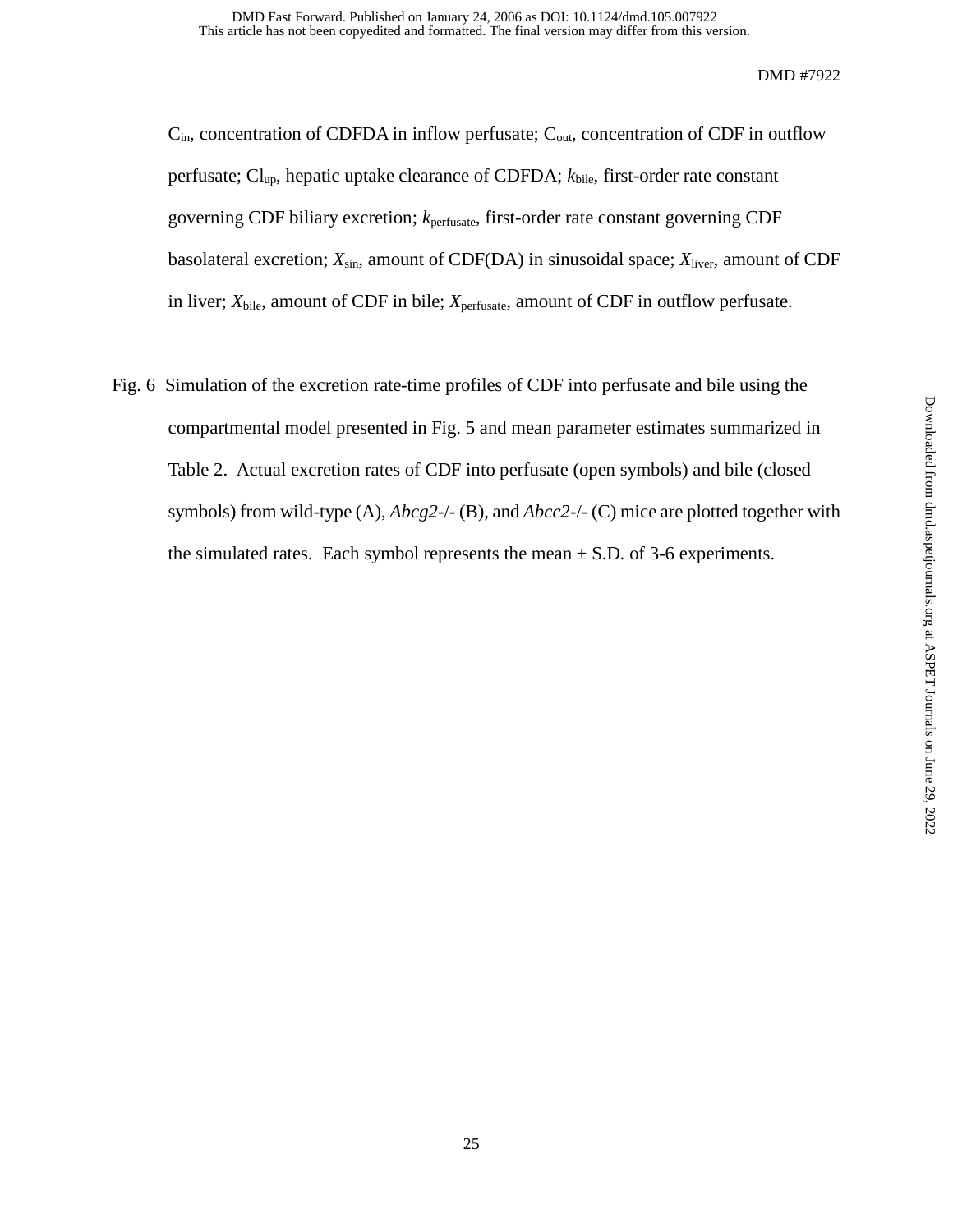Table 1 Bile flow and CDF recovery at 60 min in bile and perfusate of single-pass perfused livers from wild-type, *Abcg2*-/-, and *Abcc2*-/- mice.

|                                               | Wild-type       | $Abcg2$ -/- | $Abcc2$ -/-                                    |
|-----------------------------------------------|-----------------|-------------|------------------------------------------------|
| Average of bile flow<br>$(\mu L/min/g$ liver) | $0.82 \pm 0.07$ |             | $0.98 \pm 0.04^*$ 0.48 $\pm$ 0.20 <sup>*</sup> |
| CDF excretion (% of dose)                     |                 |             |                                                |
| <b>Bile</b>                                   | $47 \pm 15$     | $65 + 6*$   | $0.027 + 0.023*$                               |
| Perfusate                                     | $35 \pm 11$     | $32 + 3$    | $90 \pm 8^*$                                   |
| Total                                         | $82 + 9$        | $97 + 5^*$  | $90 \pm 8$                                     |

Data represent the mean  $\pm$  S.D. of 3-6 experiments.

\**p* < 0.05, compared with wild-type mice.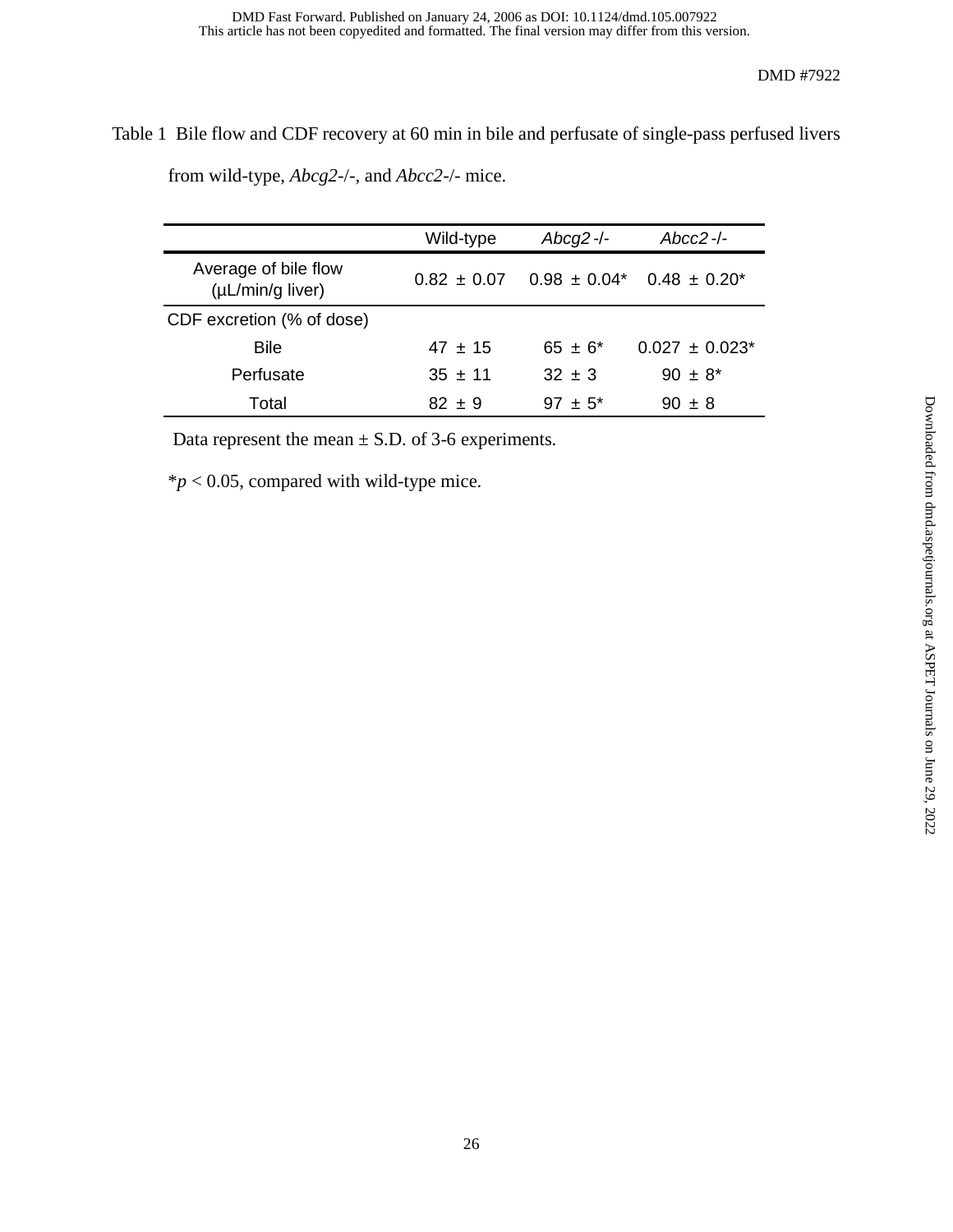Table 2 Pharmacokinetic parameters governing CDF disposition in single-pass perfused livers from wild-type, *Abcg2*-/-, and *Abcc2*-/- mice were estimated using nonlinear regression analysis with the compartmental model shown in Fig. 5.

|                                        | Wild-type         | $Abcg2$ -/-         | Abcc2 -/-         |
|----------------------------------------|-------------------|---------------------|-------------------|
| $Clup$ (mL/min)                        | $4.0 \pm 0.7$     | $4.4 \pm 0.2$       | $4.2 \pm 0.5$     |
| $k_{\text{bile}}$ (min <sup>-1</sup> ) | $0.039 \pm 0.011$ | $0.061 \pm 0.005^*$ | N.C.              |
| $k_{\mathsf{perfusate}}$ (min $^{-1})$ | $0.030 \pm 0.011$ | $0.031 \pm 0.004$   | $0.12 \pm 0.02^*$ |

Data represent the mean  $\pm$  S.D. of 3-6 experiments.

 $**p* < 0.05$ , compared with wild-type mice.

N.C. Not calculated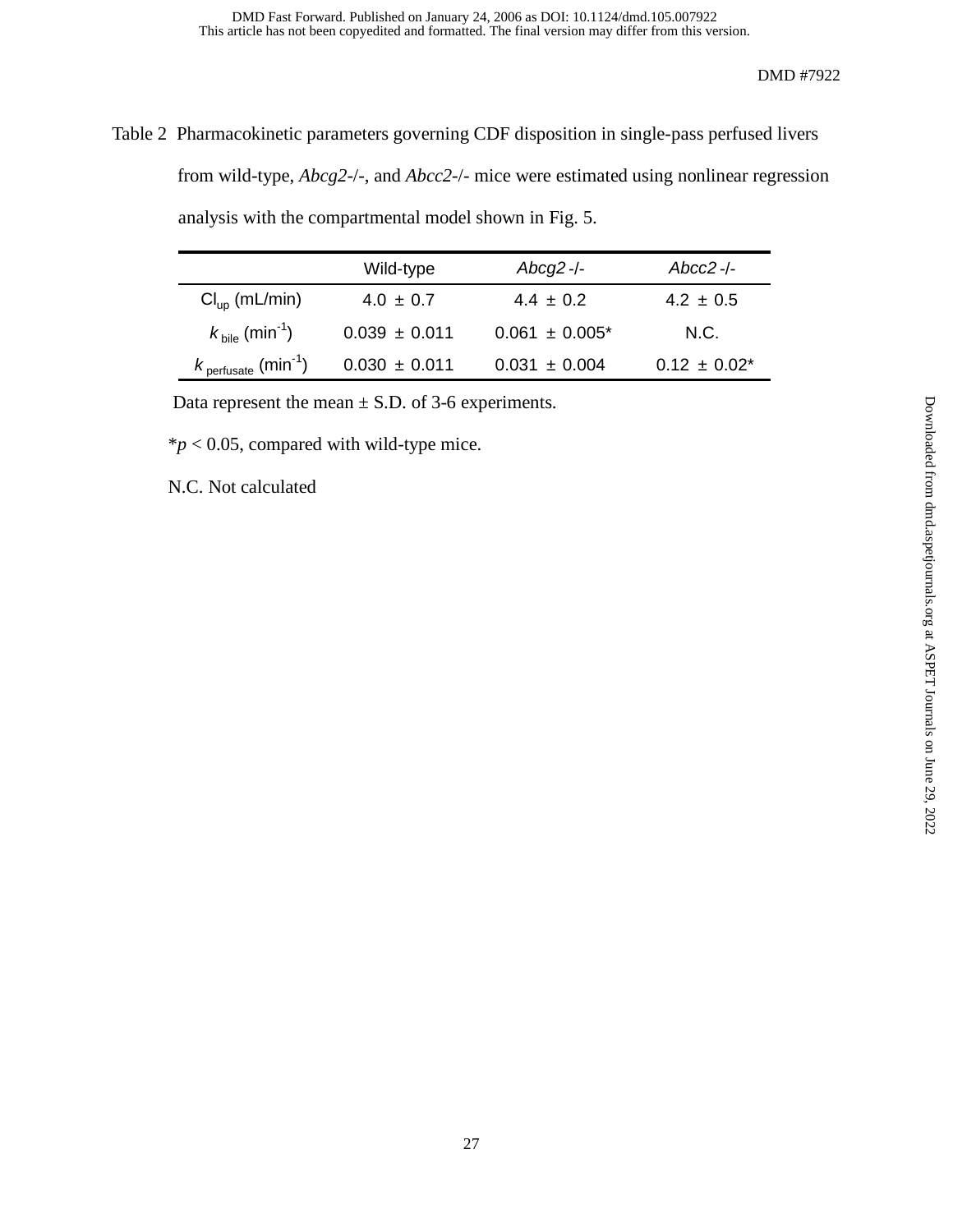

# **Figure 1A**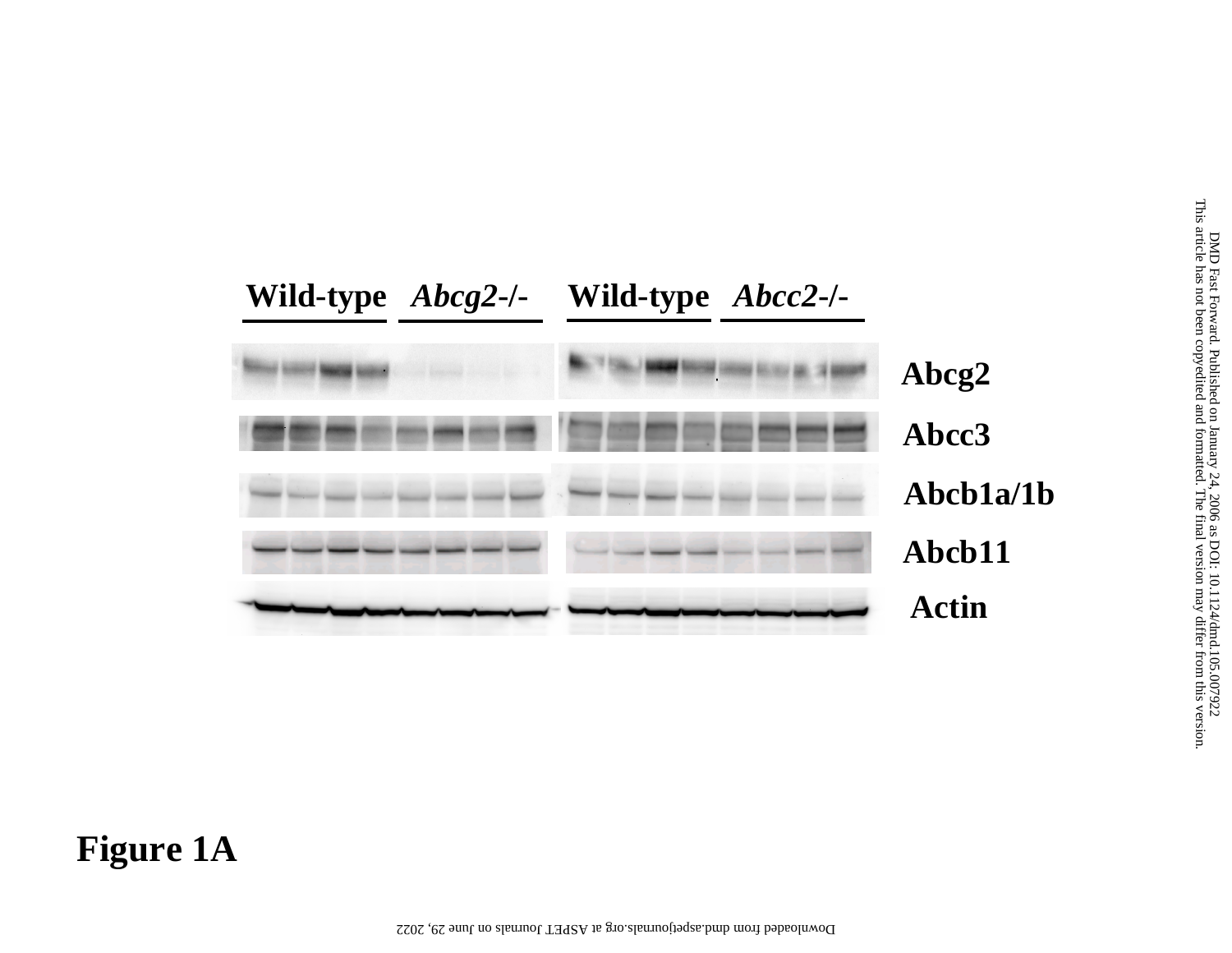

# **Figure 1B**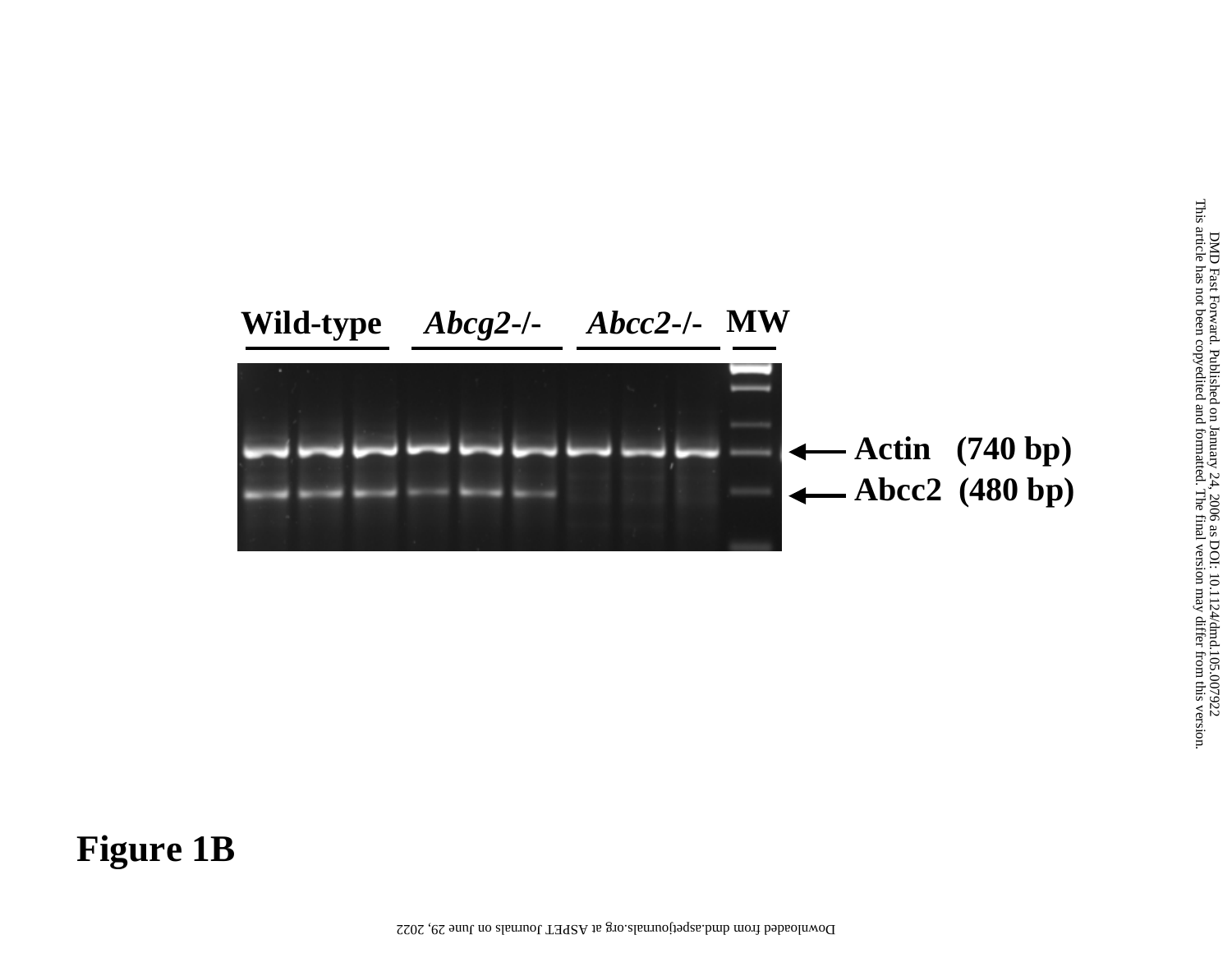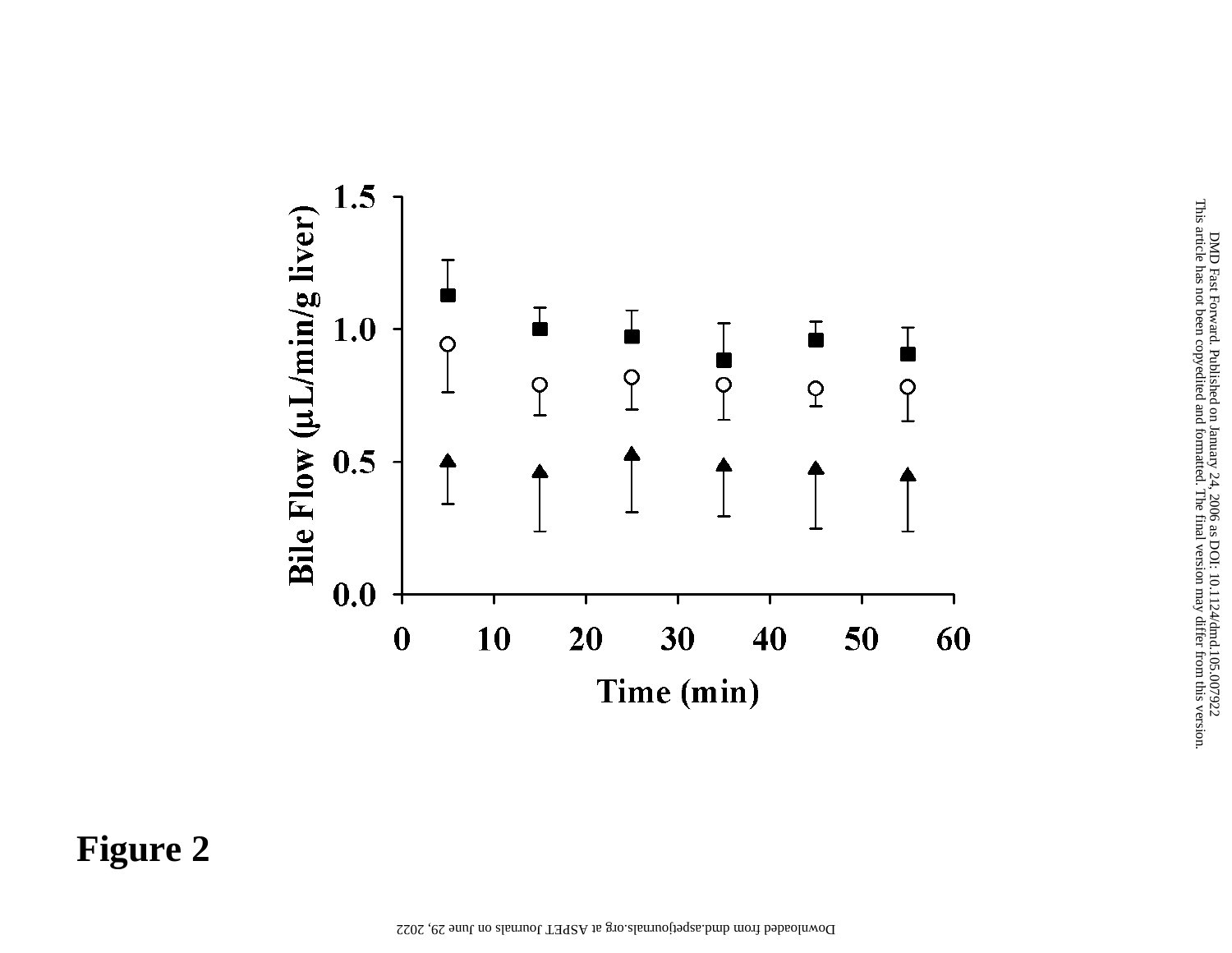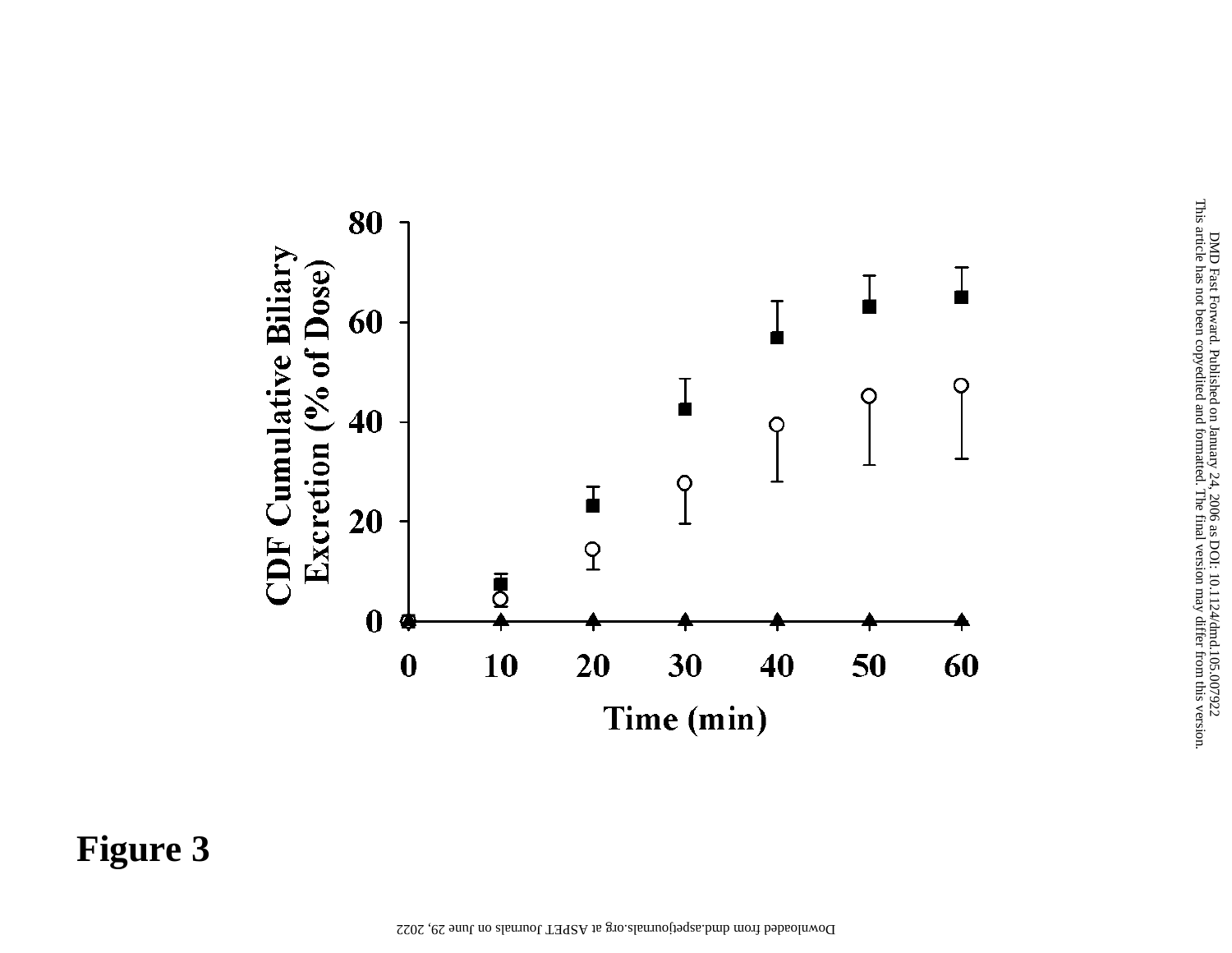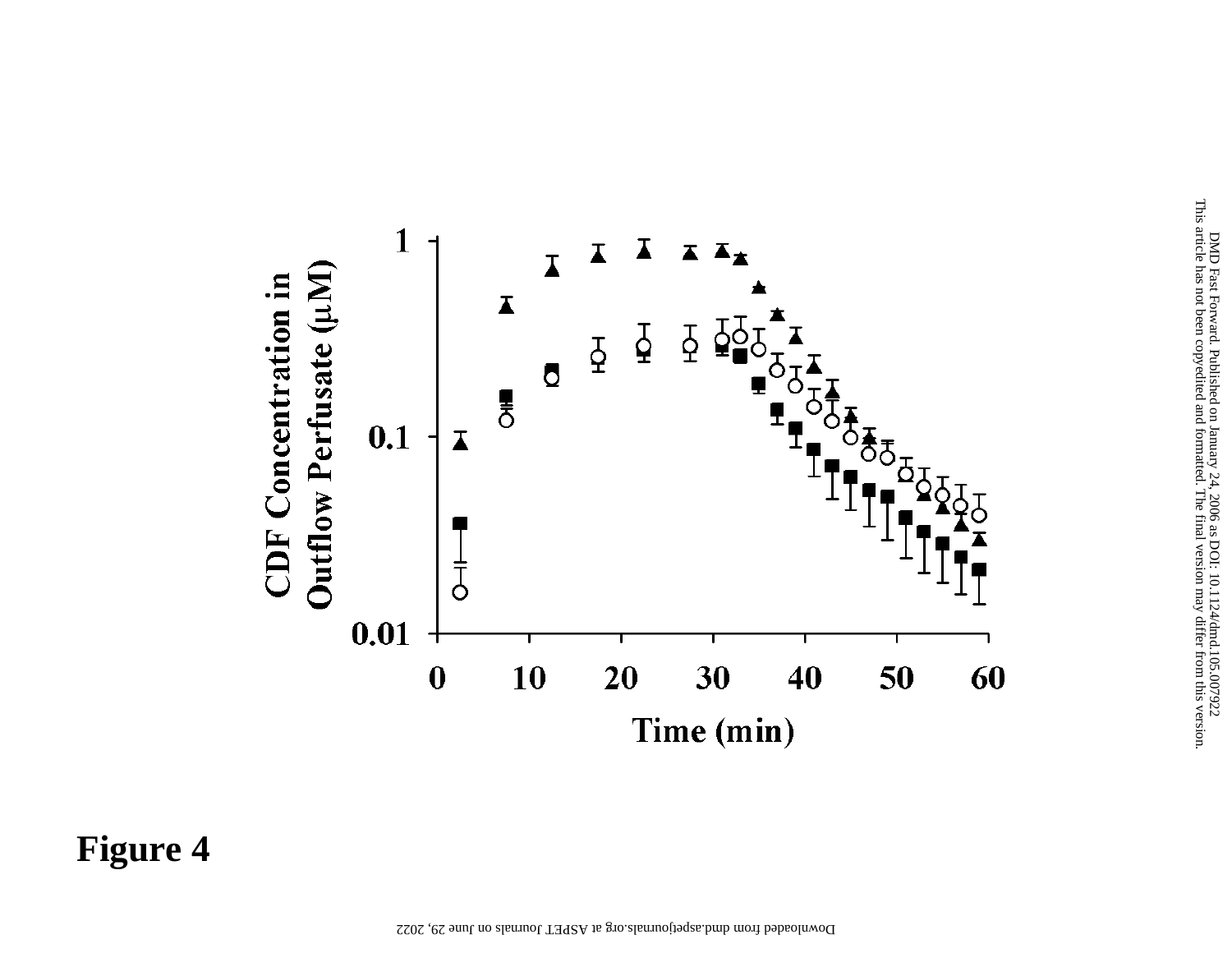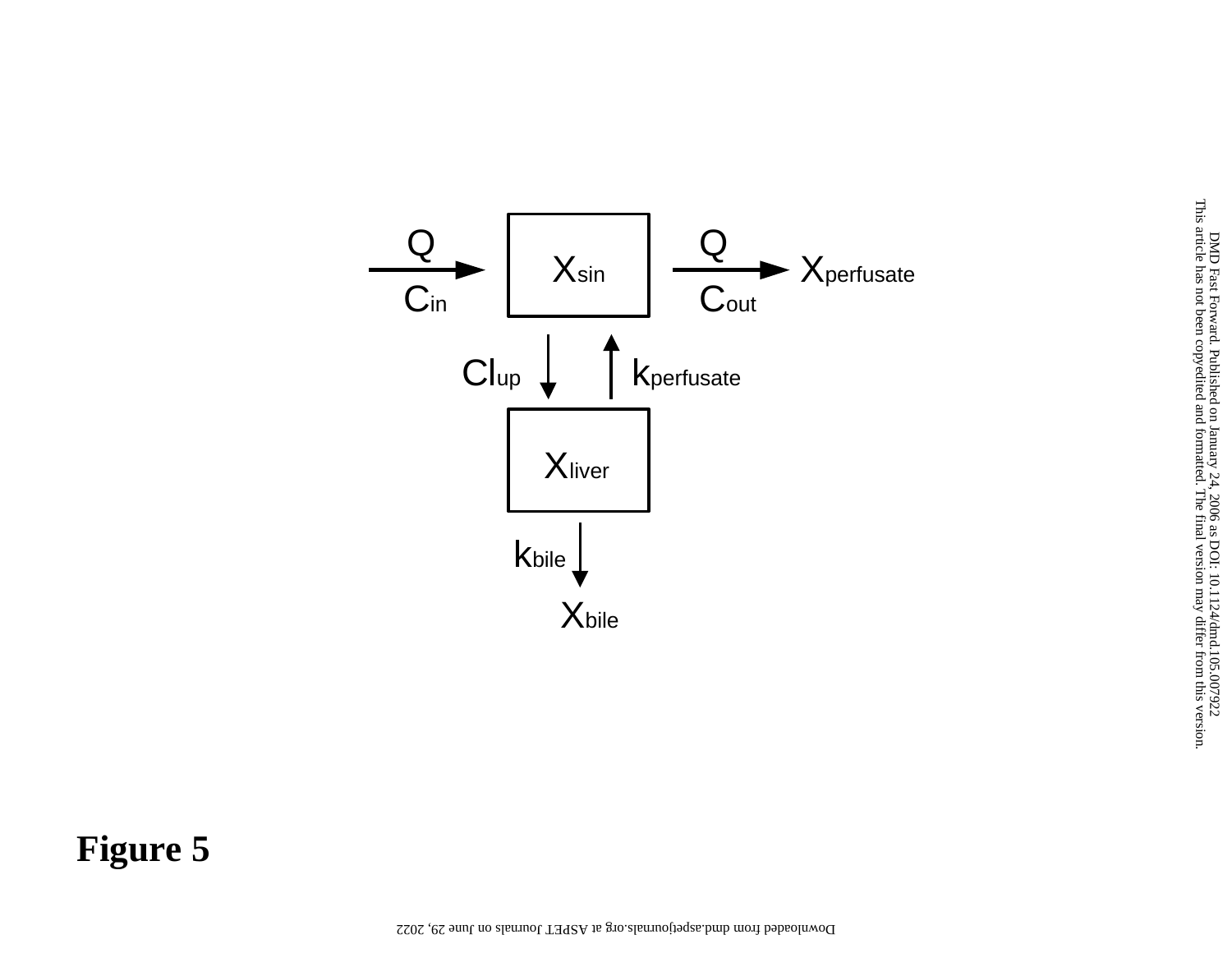

**Figure 6A**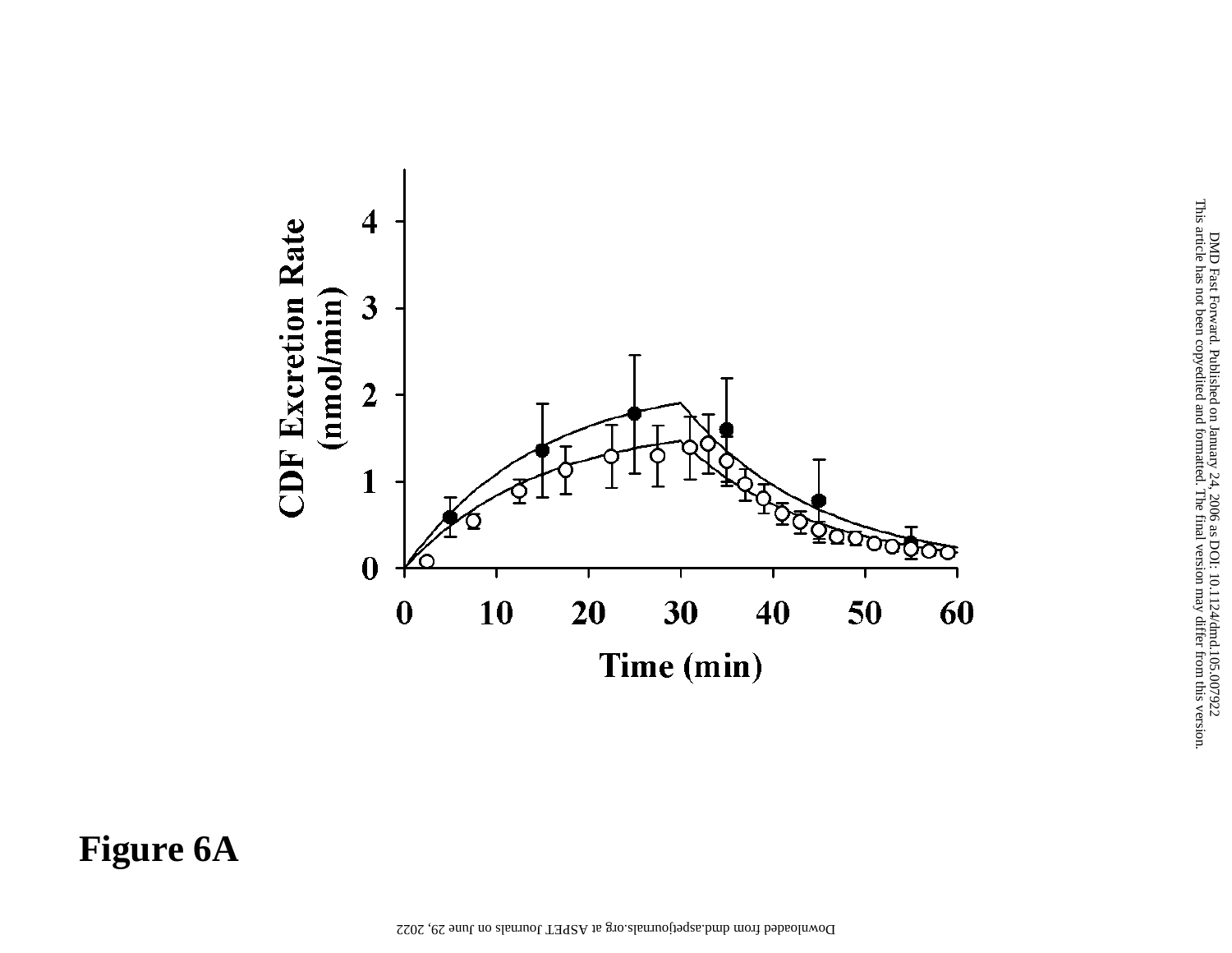